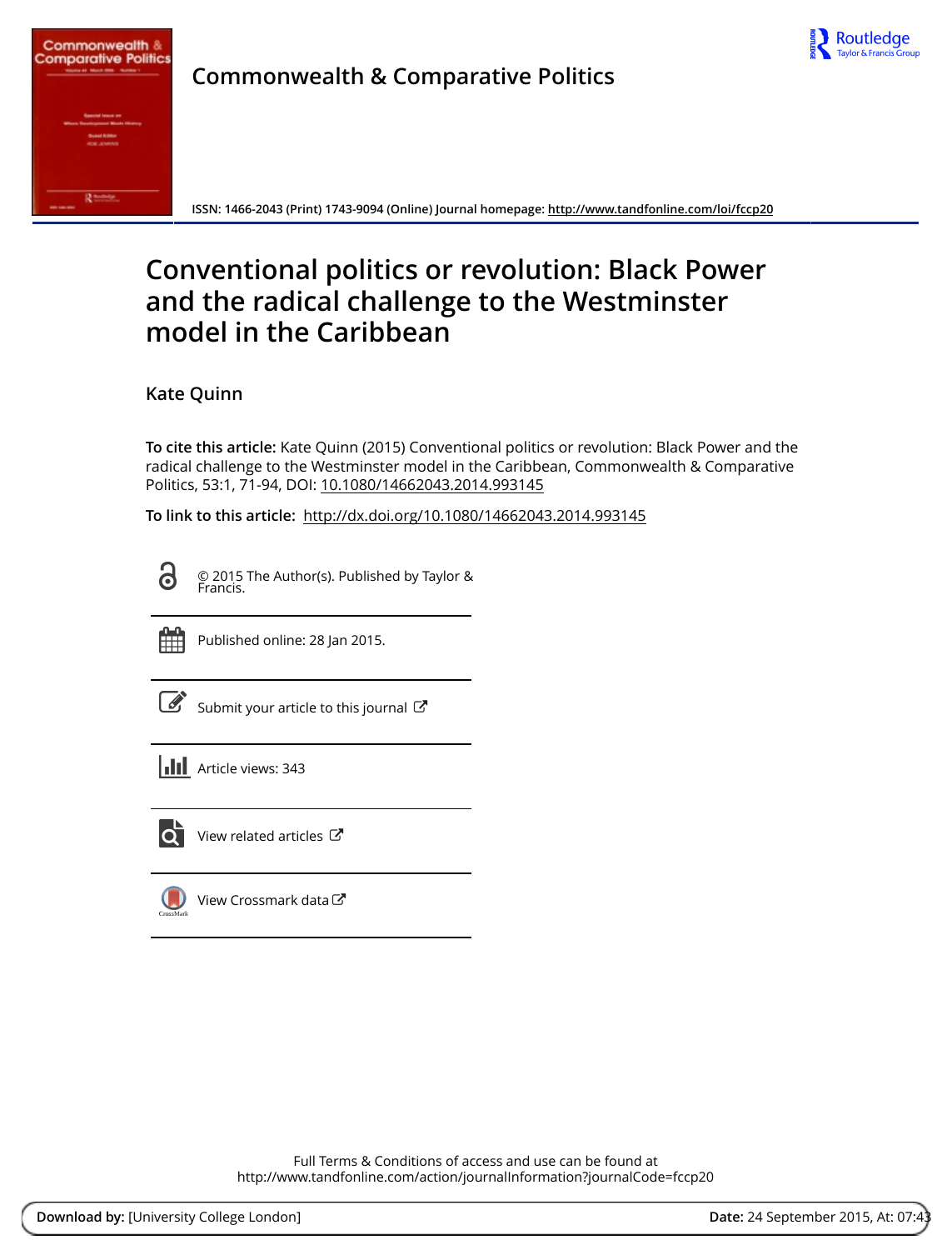# Conventional politics or revolution: Black Power and the radical challenge to the Westminster model in the Caribbean

Kate Quinn<sup>\*</sup>

Institute of the Americas, UCL, Gower St., London WC1E 6BT, UK

This paper examines one of the most significant antecedents to, and influences on, the Grenada Revolution: the Black Power movement in Trinidad and Tobago. Focusing on the National Joint Action Committee and the New Beginning Movement, it examines their critiques of the Westminster model of governance, and the alternatives they offered. It considers whether these critiques gave rise to any political reforms in Trinidad, and asks whether the apparent failure of the Black Power movement to bring about radical political change testifies to the legitimacy and robustness of the Westminster model in the Trinidadian context. In so doing, it sheds light on the lesser known political dimensions of Caribbean Black Power; provides a regional perspective on the ideological currents feeding into the Grenada Revolution; and highlights the existence of Caribbean political thought and practice that looked beyond Westminster to conceive alternative forms of democracy and political participation.

Keywords: Black Power; National Joint Action Movement; New Beginning Movement; New Jewel Movement; Grenada Revolution; Westminster model; Trinidad; Caribbean

The Grenada Revolution represents the most famous challenge to the Westminster system of governance in the post-independence Commonwealth Caribbean. Contesting the principles of the 'hallowed Westminster model of government', the revolutionaries of Grenada's New Jewel Movement (NJM) offered a systematic critique of the character of 'bourgeois democracy upheld by the Westminster model and imposed upon colonised peoples everywhere the Union Jack was

<sup>∗</sup>Email: [katherine.quinn@ucl.ac.uk](mailto:katherine.quinn@ucl.ac.uk)

 $\circ$  2015 The Author(s). Published by Taylor & Francis.

This is an Open Access article distributed under the terms of the Creative Commons Attribution License [\(http://](http://creativecommons.org/licenses/by/3.0) [creativecommons.org/licenses/by/3.0\)](http://creativecommons.org/licenses/by/3.0), which permits unrestricted use, distribution, and reproduction in any medium, provided the original work is properly cited. The moral rights of the named author(s) have been asserted.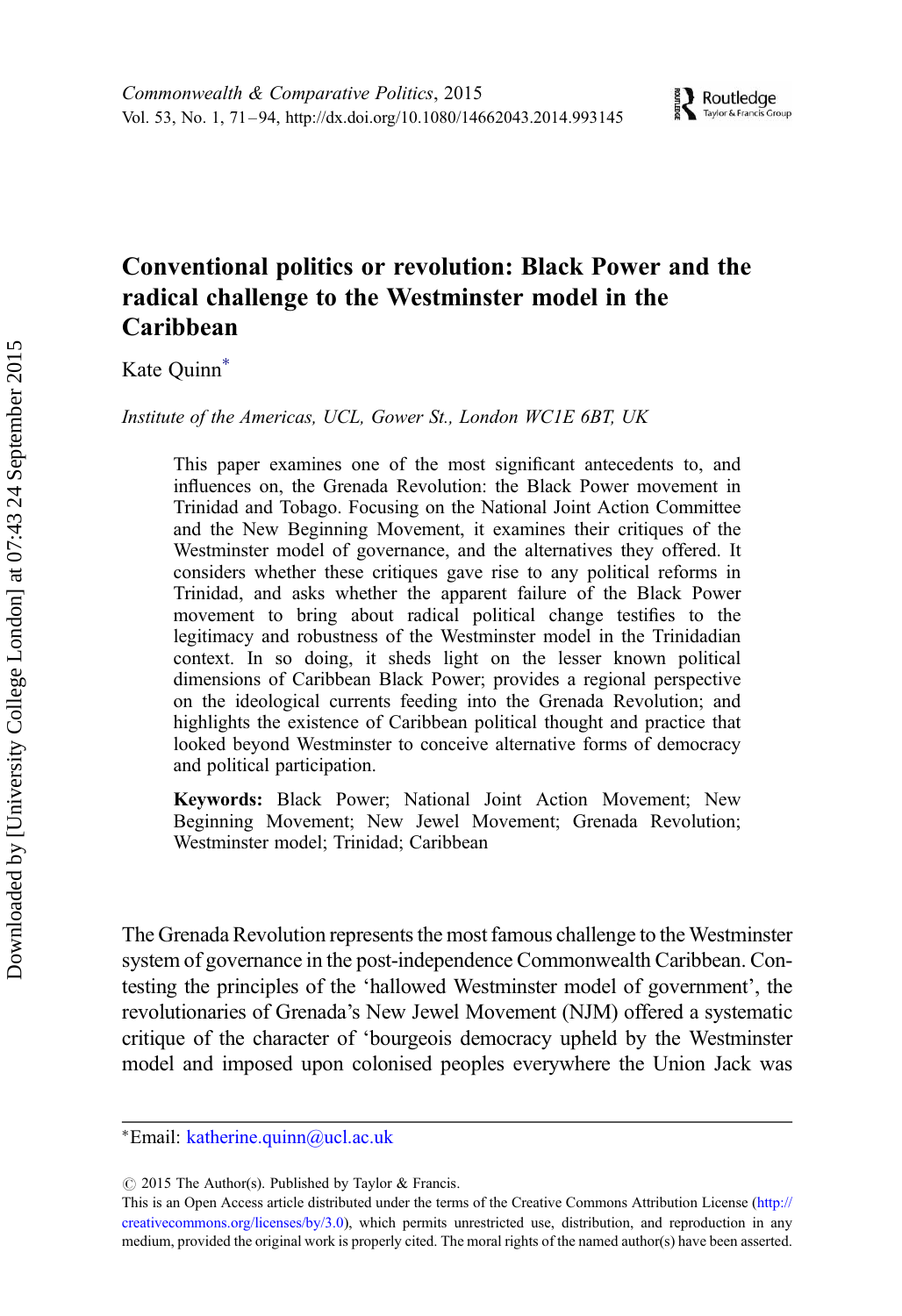raised'. This critique focused, in particular, on the divisiveness of the two-party system in the context of underdeveloped small states, the lack of genuine political participation encouraged by the '5-second democracy' of periodic general elections, and the facility with which the model could incorporate non-democratic, elitist and even authoritarian modes of rule inside its 'form and trappings' (People's Revolutionary Government, [1981,](#page-24-0) pp. 83, 86, 88). In place of 'Westminster hypocrisy', the NJM offered a vision of 'revolutionary democracy' carried to fruition in the experimental political institutions (such as village, parish and workplace assemblies) implemented under the People's Revolutionary Government (PRG) between 1979 and 1983. For all its contradictions and flaws, Grenada's experiment with 'people's participation' remains the most radical deviation from the Westminster model ever attempted in the Commonwealth Caribbean.

The Grenadian experiment 'demonstrated the extent to which concrete political practice [had] moved ahead of regional academic theorising' in producing alternatives to the liberal democratic model of governance in the Anglophone Caribbean (Henry, [1984,](#page-23-0) p. 1). Indeed, as Henry argues, despite the critique of 'dependent capitalist models of development' advanced by the region's economists, very little political theorising in the region went beyond the parameters of the liberal tradition; the former offering 'only very limited accounts of alternatives to the liberal state' (Henry, [1984](#page-23-0), p. 1). Yet the success of the Grenada Revolution in 1979 cannot be read as a triumph of praxis alone; if Eric Gairy was toppled so easily it was partly because the ideological groundwork for the revolution had already been laid. As this paper argues, critiques of the existing Westminster system, and experiments with alternative forms of political organisation, had been rehearsed in a number of spaces in the Anglophone Caribbean in the decade preceding the triumph of the Revolution in March 1979. These political currents, offering alternatives to the inherited Westminster system, fed into, and developed in tandem with the emergence of the NJM in Grenada, whose activities and ideology have been more extensively analysed in the existing scholarship.<sup>[1](#page-21-0)</sup>

This paper turns to one of the most significant antecedents to, and influences on, the Grenada Revolution: the Black Power movement in neighbouring Trinidad and Tobago. It focuses, in particular, on two groups: the National Joint Action Committee (NJAC), the leading Black Power organisation on the island during the mass demonstrations of February to April 1970, and the New Beginning Movement (NBM), a small, Jamesian-inspired organisation born after the period of mass struggle had been brought to an end by the imprisonment of the Black Power leadership. As discussed below, both these groups had significant Grenadian links; both, through their intellectual output or through political action, attempted to formulate alternatives to the inherited Westminster political system. This paper examines their analyses of the existing political system and the alternatives they offered. It considers whether these critiques gave rise to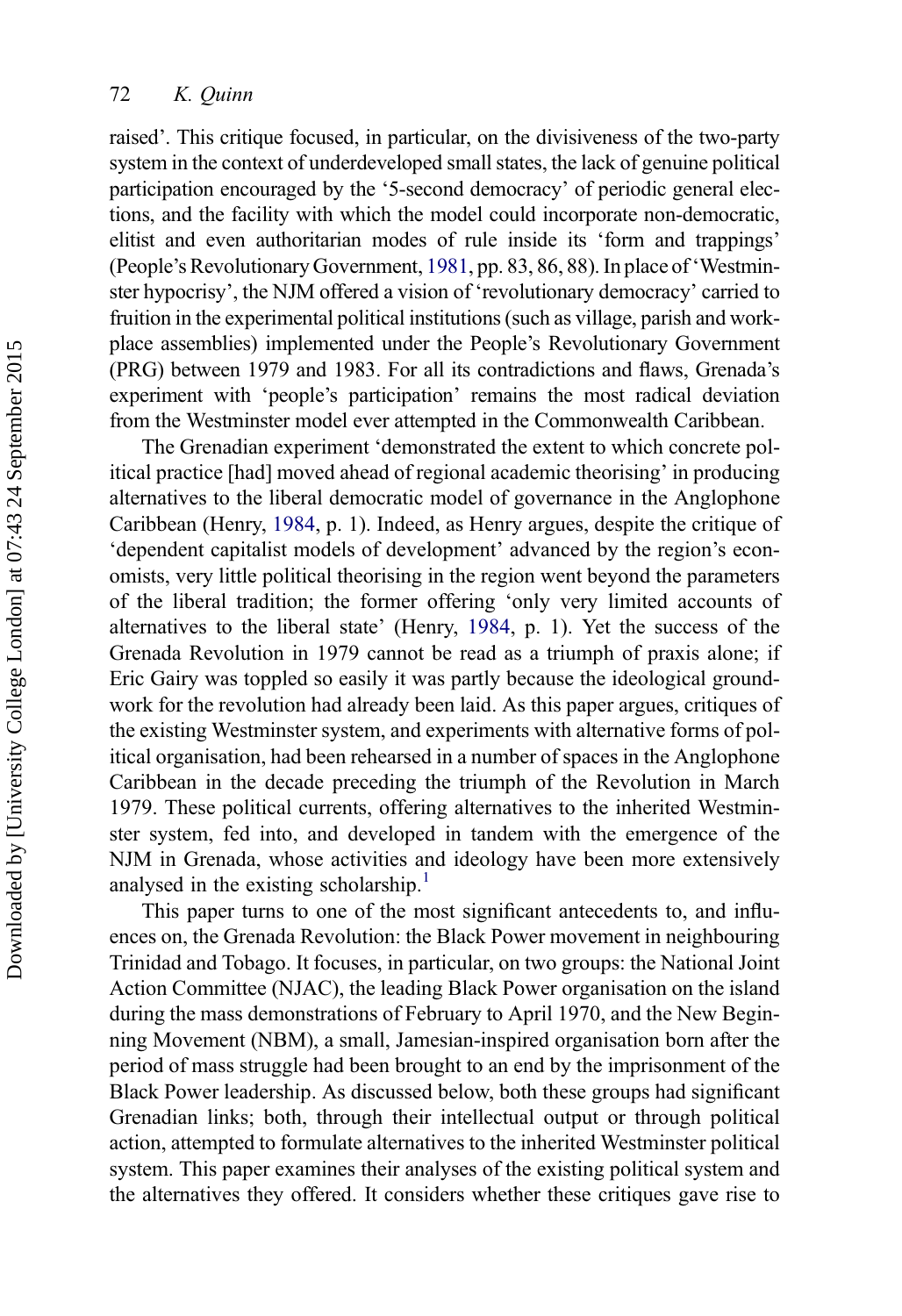any concrete political reforms in Trinidad, and asks whether the apparent failure of the Black Power movement to bring about radical political change testifies to the legitimacy and robustness of the Westminster model in the Trinidadian context. In so doing, it seeks to shed light on the lesser known political dimensions of Caribbean Black Power (often considered as 'spontaneous' and lacking in coherent political content); to provide a broader regional perspective on the ideological currents feeding into the Grenada Revolution; and to highlight the existence of Caribbean political thought and practice that looked beyond the 'Holy Tablets ... received from upon the heights of Westminster' (People's Revolutionary Government, [1981,](#page-24-0) p. 83) to conceive of alternative forms of democracy and political participation.

# Westminster in Trinidad and Grenada

It is important to note that the Westminster model as it functioned in both Trinidad and Grenada suffered from many of the flaws commonly identified with its operation in post-colonial small states. In Grenada, the abuses of then Chief Minister Eric Gairy were publicly exposed as early as 1962 in a commission of enquiry that resulted in the suspension of the constitution. The 'systematic degradation of the legislative and executive branches of the state' under statehood (1967) and independence (1974) is well documented: Gairy's domination of cabinet and parliament, subornment and intimidation of public officers, harassment of the opposition, manipulation of elections, and 'destructive person-alism' (Lewis, [1987,](#page-23-0) p. 13)<sup>[2](#page-21-0)</sup> all operated within the 'smokescreen of legitimacy' provided by the Westminster system, including 'elections every five years, "Parliament" and the rest of the Westminster paraphernalia' (People's Revolutionary Government of Grenada, [1981](#page-24-0), p. 87). In Grenada, the illegitimacy of Gairy's regime gave rise to an extra-parliamentary and ultimately revolutionary opposition; a pattern prefigured in Trinidad where a new type of militant opposition emerged to contest the legitimacy of flawed Westminster rule.

In Trinidad, the democratic deficit was not as grotesque, but here too, the shortcomings of the Westminster system were a matter of public concern from the earliest years of independence, with intellectuals such as those of the New World and Tapia groups deploring the weaknesses of parliament and of the parliamentary opposition, declining rates of electoral participation, patronage, one-party-ism, and, above all, the centralisation of power in the person of the Prime Minister. For Lloyd Best, these flaws were not the result of the Caribbeanisation of the Westminster model, but were inherent to the model in the colonial context. 'Right at the start', Best argued, 'a legacy of illegitimacy was handed down from colonial arrangements':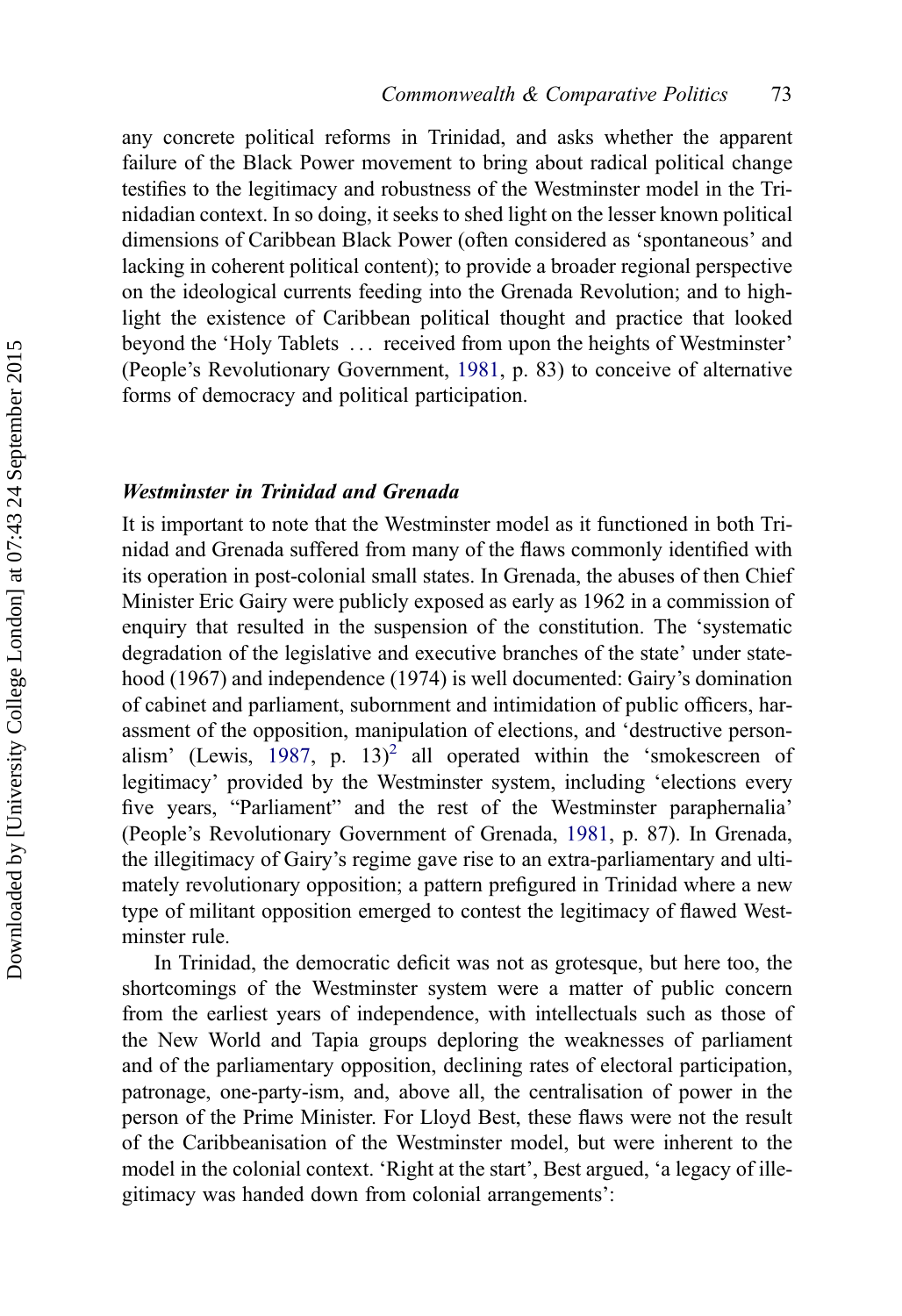## 74 K. Quinn

successive transfers of responsibility, following Wood (1926) and Moyne (1946) [did not] successfully anchor legitimacy in the political community – representative parliament, adult suffrage and cabinet government in turn notwithstanding ... . By the time the transfer of power was at hand in Marlborough House in 1962, legitimacy had become less a product of the constitutional or even political arrangements and more a property of 'doctor politics' and maximum leader-ship in the competing communities. (Best, [1995,](#page-23-0) pp.  $716 - 717$ )<sup>[3](#page-21-0)</sup>

By 1970, when the Black Power demonstrations erupted in Trinidad, the People's National Movement (PNM) led by Eric Williams had been in power for 14 years. While in the early years of the national movement 'the essence of the political process was the charismatic domination of Dr Williams', the years since 1967 were characterised by his increasing withdrawal from public visibility and contact with the grassroots constituency that formed the support base of the PNM (Sutton, [1983,](#page-24-0) p. 125). Williams' absence was symptomatic of a more widespread malaise in Trinidad's political culture. The 'pitiful inability of the opposition to oppose' (Huggins, [1970\)](#page-23-0), the habitual bypassing of Parliament on matters of national importance, and de-facto oneparty rule by the dominant PNM, all contributed to a corrosion of the authority and legitimacy of Trinidad's political institutions. The events of 1970 have thus been interpreted as a crisis of political legitimacy: the product of a long process of alienation from the conventional outlets of political participation. In this context, there emerged a 'new type' of opposition that was 'articulate, radical and increasingly militant'; one 'not located in Parliament but ... increasingly influential on the street' (Millette, [1995](#page-24-0), p. 60). Among the most significant of these new opposition groups was the NJAC.

# NJAC: Black Power as a critique of 'conventional politics'

The NJAC was formed on the St. Augustine campus of the University of the West Indies (UWI) in February 1969. Headed by Geddes Granger (Makandal Daaga), NJAC is most readily associated with the massive Black Power demonstrations against the Williams' government that brought thousands onto the streets of Trinidad and Tobago between 26 February 1970 and the declaration of a state of emergency on 21 April that year. The 'February Revolution', culminating in a threatened general strike and the mutiny of a section of the Trinidad Regiment, was the first serious challenge to the legitimacy and authority of government in the post-independence Commonwealth Caribbean.

NJAC was initially founded as a loose alliance of student and youth organisations, trade unions, and cultural groups. In the first year of its existence, it 'shed its conservative member groups' and evolved a more 'unitary [organisational] structure', with 'several organisations giving up their individual identity to become units of NJAC', while new units were 'established throughout the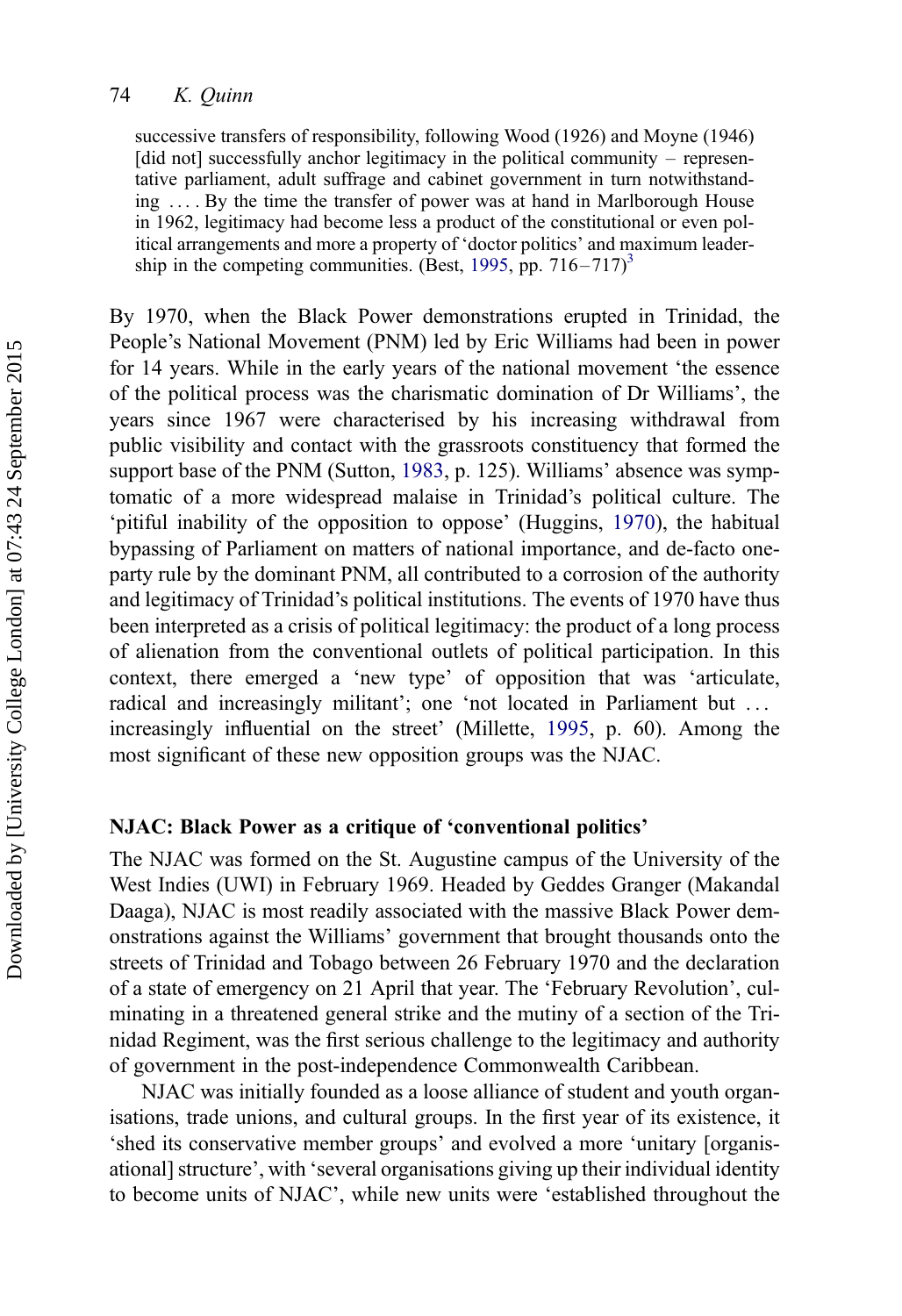country' (Kambon, [1995,](#page-23-0) p. 217). While the majority of these were concentrated in and around Port of Spain, NJAC units were also established in locations from Point Fortin and San Fernando in the south-west to Sangre Grande in the north-east.<sup>[4](#page-21-0)</sup> At the leadership level, the close association with radical trade unions was maintained, with Winston Leonard of the Oil Workers Trade Union (OWTU) and Clive Nunez of the Transport and Industrial Workers Union represented on NJAC's Central Committee (Kambon, [1995](#page-23-0), p. 217).

By its nature, NJAC was ideologically heterogeneous, embracing a non-doctrinaire ideology of Black Power that could incorporate various strands of leftism and black nationalism. Partly for this reason, NJAC was often accused of lacking in political coherence, with even erstwhile supporters contending that they 'failed to define the goals of the struggle in precise terms' (Riviere, [1972](#page-24-0), p. [5](#page-21-0)6).<sup>5</sup> This perception has been reinforced in subsequent scholarly analyses, the more critical of which have emphasised the movement's '[failure] to grasp the importance of revolutionary theory', 'senseless marching', and empty shouts of 'Power! Power!' (Brown, [1995](#page-23-0), p. 558). However, NJAC's lack of a manifesto was a deliberate political choice consistent with their broader rejection of 'conventional politics' and belief that the solution to Caribbean problems could not be imposed from above, but must develop from among 'the people'. As Kambon explains, NJAC embraced an 'action-oriented ideology' in which the marches and demonstrations functioned as 'object lessons' that not only 'incorporated the ideology of the Black Power movement' but 'could [also] be seen as part of its ideological statement ... [heightening] the impact of its written and verbal expression on the social consciousness' (Kambon, [1995](#page-23-0), pp. 223, 228). Thus, it was through participation in political struggles that the consciousness of the people would develop and new ideas and institutions evolve from their demands. 'Regular community education sessions' and ideological discussions were also central to NJAC's political strategy as part of a dynamic process of raising political consciousness and developing the move-ment from below (Kambon, [1995](#page-23-0), pp. 223–224). It is important thus to recognise the political work NJAC did outside the mass meetings and demonstrations, and to view the latter as an integral part of their political selfexpression. As the economic and cultural dimensions of NJAC's conception of 'Black Power' have been analysed elsewhere, the discussion here will be limited to their views on the political system they opposed, and their understanding of alternative forms of political organisation outside the Westminster model.

NJAC's most extensive analysis of Trinidad's political system was outlined in Conventional Politics or Revolution? a 40-page pamphlet published in the period following the release of the incarcerated Black Power leadership in late 1970. Subtitled 'NJAC on the Political System', Conventional Politics or Revolution formed a companion piece to From Slavery to Slavery ('NJAC on the Economic System') which set out their analysis of Caribbean economic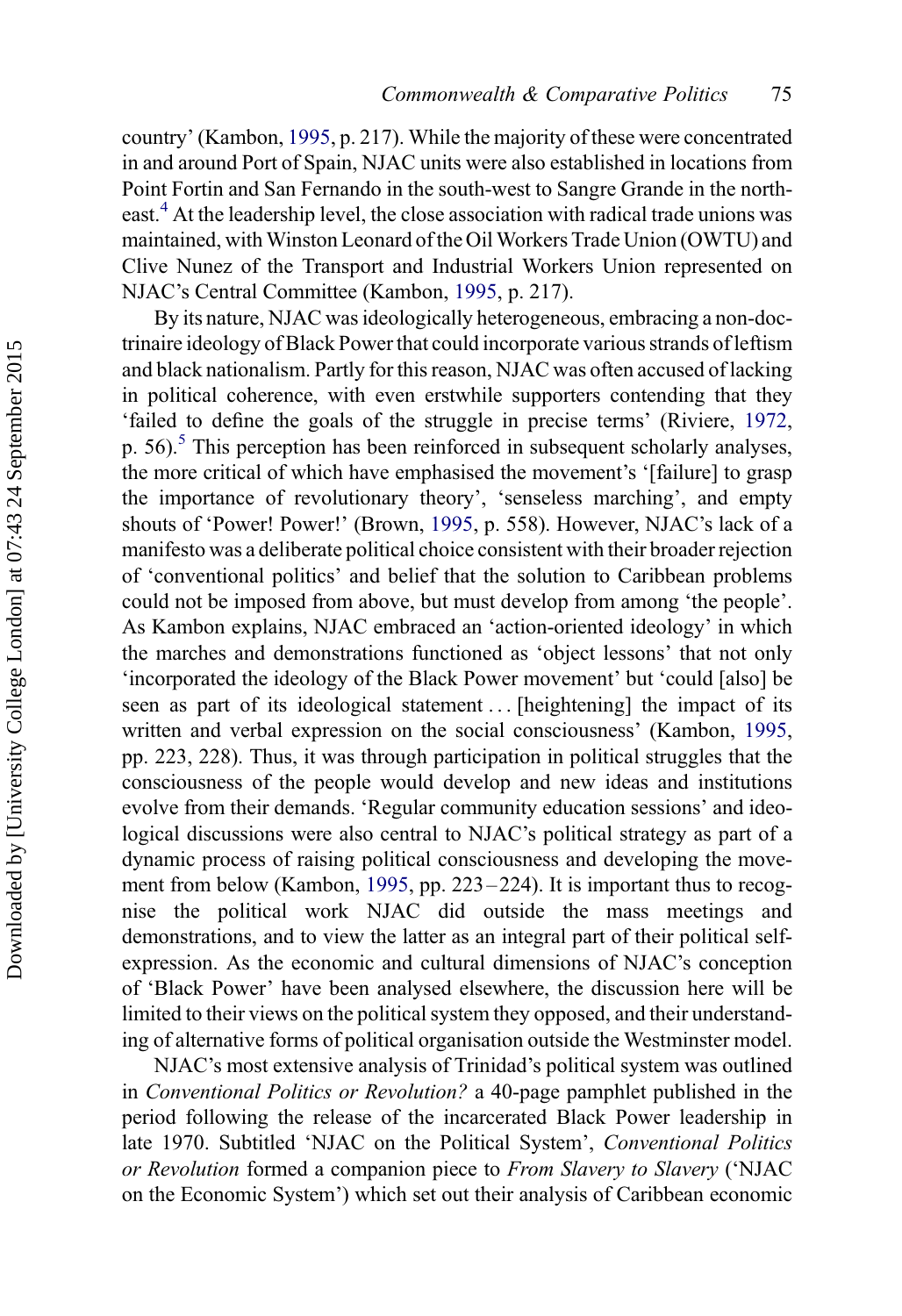dependency and made proposals for the 'total ownership and control' of the region's economic resources. Elaborating on analyses previously expressed in NJAC's speeches, community meetings, and periodic publications, these pamphlets were published with the express aim of facilitating 'the mass education of the people' (NJAC, [n.d.,](#page-24-0) p. 1).

The analysis developed in Conventional Politics closely echoes arguments made by Walter Rodney in his Groundings with My Brothers, as well as ideas developed by the New World and Tapia groups, and elements of conventional Marxism. Beginning with the premise that 'political institutions function as an arm of the Economic System', the pamphlet proposed that Caribbean political institutions were shaped by the region's insertion into a global economic system of 'White Power', comprising an alliance between foreign economic interests (who controlled Caribbean economic resources) and their local white allies, whose survival depended on the maintenance of the status quo. In this context, the 'rules of politics' were 'designed to protect White economic interests', with the institutions of the state – government, police, army, the legal system, education and the media – all pressed into the service of the economic system (NJAC, [n.d.](#page-24-0), pp. 2–4, 9–13).

Constitutional changes – from the expansion of the franchise to the independence settlement – did not disturb the fundamentals of White Power. Rather, '[the] Constitution Britain imposed ... in 1962 confirmed the twin forces of the White Power structure  $-$  it in no way tampered with the System and contained sufficient checks on the Government ... to prevent them tampering with local white interests'. Its beneficiaries – those who in Fanonian terms had stepped into the shoes of the departing colonisers – inherited, and were complicit in perpetuating, a 'structure of white-oriented institutions which [were] an integral part of a total system of economic, cultural, and political oppression of Black people'. The political space eventually accorded to the black middle class was thus 'empty of all power'. The trappings of the 'made-in-Britain' Westminster system, including the cabinet, the House of Representatives, and the Senate, were 'merely the rubber stamp for the White Power structure', with decisions made by government confined to 'the administration of the system, not decisions which [would] affect its nature' (NJAC, [n.d.,](#page-24-0) pp.  $2-3$ , 17, 23).

For NJAC, such systemic problems were compounded by the culture of one-man-ism that characterised the Westminster system in the Trinidadian context. While executive powers were concentrated in the person of the Prime Minister, the legislature was reduced to parroting the empty rhetorical formulations of the Westminster parliament:

Cabinet, which is the same as saying the Prime Minister, makes all the decisions it is the authority of Parliament to make. After some tiresome rhetoric in the House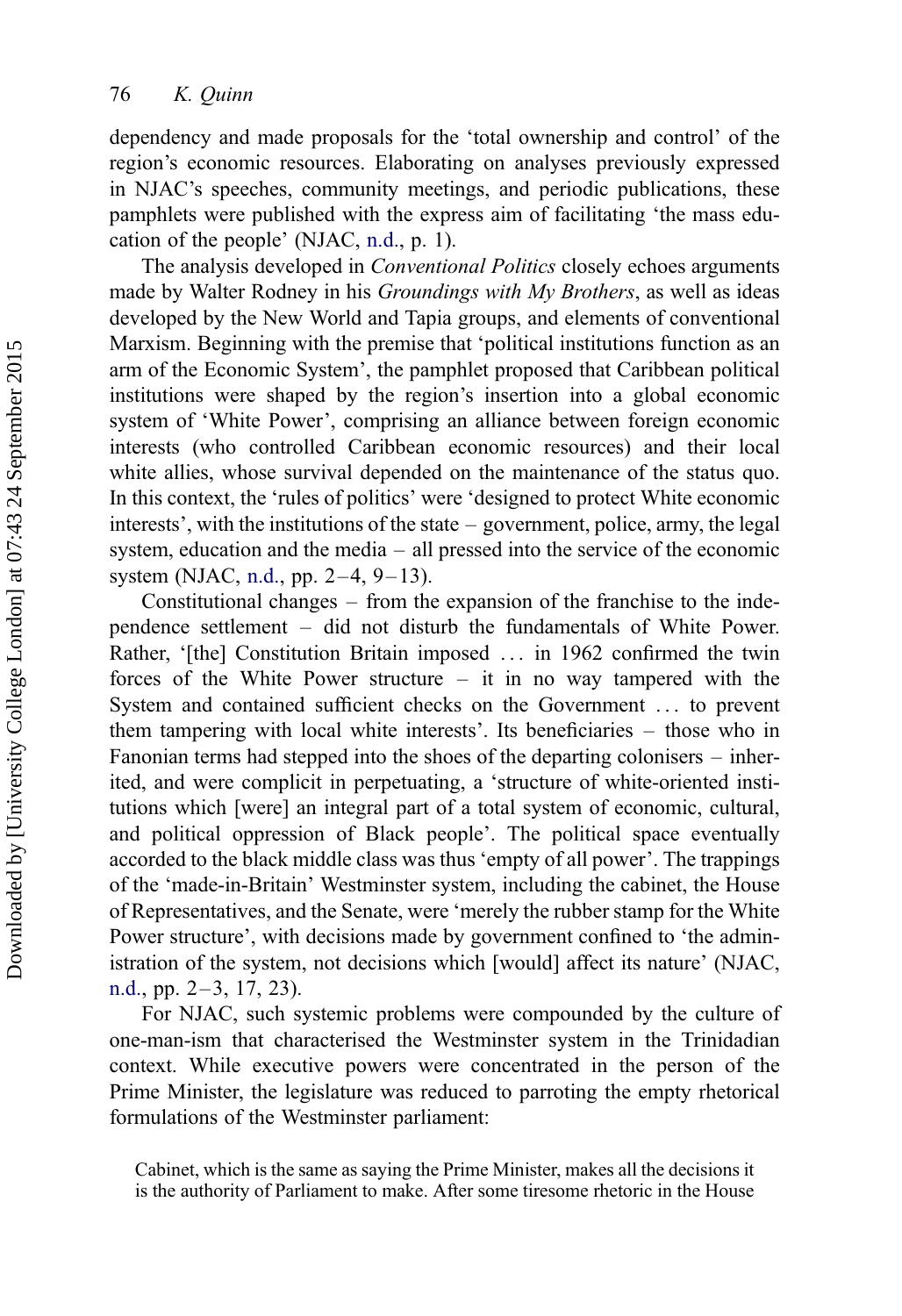of Representatives, which we vote people into, and in the Senate, filled with the Prime Minister's stooges, 'The I's have it' from the Ruling Party's ready-made majority, and that's law. (NJAC, [n.d.,](#page-24-0) p. 3)

In this system, 'politics' was reduced to 'the art of getting into parliament' and political participation to the act of voting once every five years. As a result, what appeared to be political apathy was in fact alienation from institutions that had little connection to people's everyday lives; 'the reaction of our people to a whole tradition of political frustration and exclusion from control over our affairs' (NJAC, [n.d.](#page-24-0), pp. 1, 24).<sup>[6](#page-21-0)</sup>

For NJAC, true liberation could only be achieved by a 'total rejection' of the existing political system, its institutions, cultural values, and systems of knowledge. In its place, they envisaged an organic process in which 'fundamentally different political institutions' would emerge out of the conscious struggles of the people (NJAC, [n.d.](#page-24-0), pp. 19, 30). This process, NJAC argued, had been catalysed by the experiences of the February Revolution, during which 'politics was taken out of Whitehall and the Red House and became the living expression of a conscious people on the corners, in the streets, and in the People's Parliaments' (NJAC in period of self-analysis,  $1970$  $1970$  $1970$ ).<sup>7</sup> First, the events of February to April 1970 had 'brought to the forefront of politics the grassroots element of society', liberating the creative energies of the people 'in the ghettoes and on the plantations' in whom was located 'the real capacity for the revolutionary transformation of society' (NJAC, [n.d.](#page-24-0), pp. 31 – 32). This social base, NJAC argued, had shaped the direction of the struggle and given the revolution its tremendous emancipatory force. Second, the new politics had begun to find institutional form in the creation of People's Parliaments, 'in which the whole meaning of the revolutionary slogan "Power to the People" came to be embodied' (NJAC, [n.d.](#page-24-0), p. 33). These People's Parliaments were a distinctive feature of the 1970 struggle, symbolically transforming Williams' 'University of Woodford Square' into a democratic platform in which the stage was thrown open for anyone to speak.<sup>[8](#page-21-0)</sup> In Conventional Politics, NJAC was at pains to depict the People's Parliaments as the initiative of the people; organic institutions whose 'forms and procedures ... changed according to the demands of the people as their ideological consciousness developed'. This new expression of participatory politics was reflected in new relations between leaders and the people, now framed as a 'two-way process of communication' in which leaders had to be responsive to the people's demands. In this, 'the very symbols of the relation between leaders and people showed the break from the discipleship of the past':

The manner of address was 'Brothers and Sisters' to symbolise the oneness of speakers and listeners. Instead of the congratulatory applause of the followers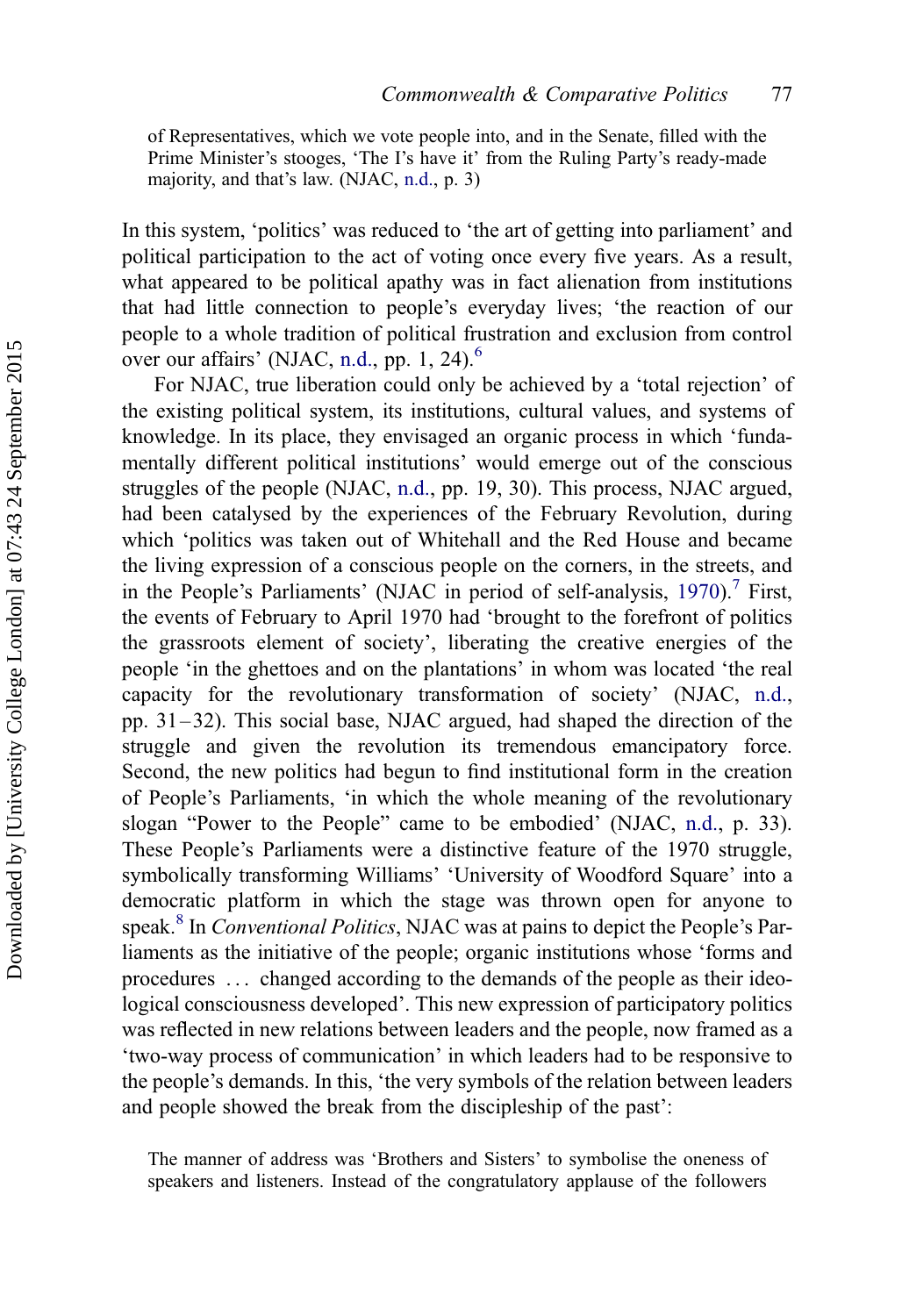#### 78 K. Quinn

when the master spoke, there was the aggressive shout of 'power' with the clenched fist salute from a people who knew their destiny was in their own hands. (NJAC, [n.d.](#page-24-0), p. 33)

NJAC's interpretation of the People's Parliaments was contested by other leftist groups, who saw in them instead a replication of the messianic politics and empty rhetoric they claimed to reject.<sup>[9](#page-21-0)</sup> But for NJAC, the People's Parliaments were the embryonic institutions of a new model of political organisation, whose development and full potential was cut short by the state of emergency. For Kambon, reflecting some 20 years later, these were the beginning of 'at least a symbolic process of implementation' that sought 'to develop an experience of participatory politics in whatever limited ways the period allowed' (Kambon, [1995](#page-23-0), p. 241). It was this process of participation that would create the necessary psychological break with the alienating politics of the past. Ultimately, what NJAC offered as an alternative to 'conventional politics' was not so much a blueprint for new political institutions, but the psychic liberation of the 'true self'.

#### New Beginning

The Black Power upheavals gave impetus to the formation of new non-conventional political groups in Trinidad and elsewhere in the region. One such group was the NBM, a small Jamesian-inspired organisation founded in late 1970 'on the fringes of the battered radical movement' (Look Lai, [1992,](#page-23-0) p. 205). While New Beginning was a product of the mass movement of 1970, it also maintained a critical distance from it. As shown below, New Beginning criticised NJAC for their apparent failure to move from marching and protest to develop a concrete programme or theory to achieve the desired revolution. For their part, NJAC were suspicious of the intellectual and 'sectarian' character of the NBM and other, primarily academic, groups who had engaged to different degrees with the broader movement of 1970.

Though described as 'ideologically tighter' than NJAC (W. Look Lai, personal communication, July 25, 2008, St. Augustine, Trinidad), New Beginning was not monolithic in its political influences and philosophy. The Jamesian strand of the NBM was represented by co-founders Franklyn Harvey and Bukka Rennie, who had been part of the C.L.R. James Study Circle in Montreal during the critical period of student and Black Power activism centred around McGill and the Sir George Williams universities (Austin, [2007\)](#page-23-0). Another Jamesian, Walton Look Lai, was closely associated with the OWTU, whose radical newspaper, the Vanguard, he edited on his return to Trinidad in 1969. Others came to New Beginning out of the heterodox political currents of Black Power. These included Efebo Wilkinson, jailed for six months as part of the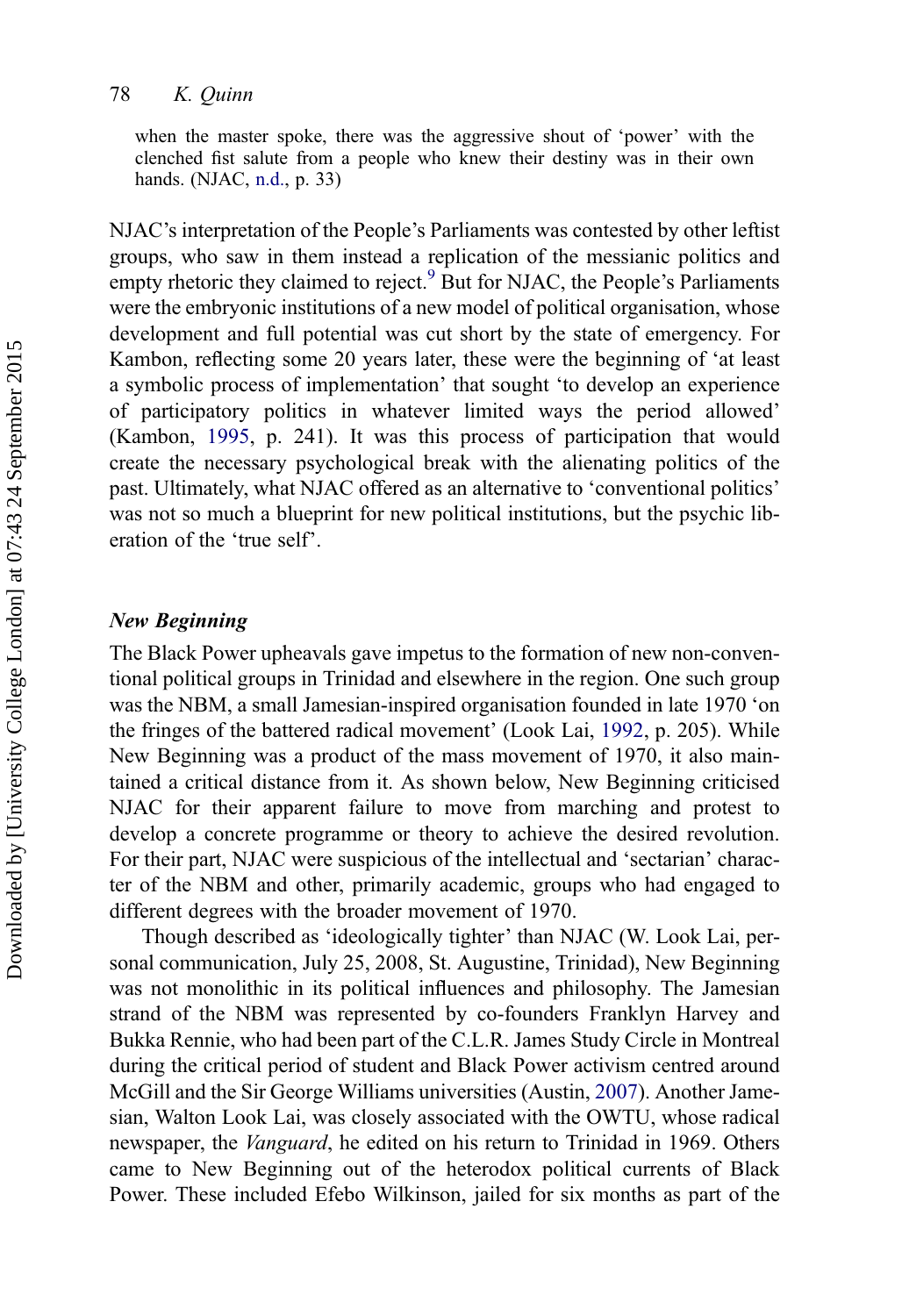round-up of Black Power activists in April 1970; and the writer Earl Lovelace, an active participant in Trinidad's Black Power movement, who recalls being regarded as a 'populist' by the Jamesians within the NBM (E. Lovelace, personal communication, July [28](#page-23-0), [2008,](#page-23-0) Port of Spain, Trinidad).

The New Beginning Movement is examined here for two main reasons. First, their work offers a further example of how radical groups in the Caribbean sought to theorise and lay the foundations for an alternative to the Westminster model. Second, their connections to the Grenadian struggle illustrate the complex interplay of influences that helped to shape radical politics in the Caribbean in this era. One of the critical links between New Beginning and the incipient revolutionary movement in Grenada was NBM founding member Franklyn Harvey, a Grenadian credited as the major intellectual of the Movement for the Assemblies of the People (MAP), one of the constituent organisations of Grenada's NJM. As outlined below, the ideological nexus between New Beginning and the NJM helped to shape both movements. Factional disputes that subsequently developed within the NBM foreshadowed the serious ideological fractures that would later haunt the Grenada Revolution.

While New Beginning produced a significant body of publications authored by various members of the group (including extensive political analyses by Franklyn Harvey, Walton Look Lai, and Bukka Rennie),<sup>[10](#page-21-0)</sup> the analysis here will focus on the group's weekly newspaper, New Beginning. This newspaper represents the most publicly accessible articulation of the group's political philosophy, and, with its rotating editorship and unattributed editorials, comes closest to approximating the collective public position of the group. It was also in the pages of New Beginning that the group's shift in ideological position was dramatically announced.

The first issue of New Beginning was published on 5 March 1971. Its long editorial, 'Towards the beginning', can be read as an extended position statement of the recently established group. 'Towards the beginning' opens with a familiar critique of the inherited political system and the shortcomings of its 'Afro-Saxon' inheritors. Invoking arguments that were by now a standard feature of the discourse of the radical left, the editorial dismissed the existing political system as an 'imposed form of government' that bore little relation to 'the experiences, aspirations or philosophy of the people of this country'. This critique embraced various institutions of the Westminster model, including the parliamentary system, 'with its House of Representatives, Senate, Governor-General, and all the other dressings'; the constitution (dismissed as 'a colonialist document'); political parties ('another imposition' through which privilege was conferred and patronage dispensed); and the two-party system, viewed in the Trinidadian context as 'a living medium for the perpetuation of racial suspicion and antagonism'. The editorial thus rejected the idea that change could be achieved by constitutional reform (then being explored in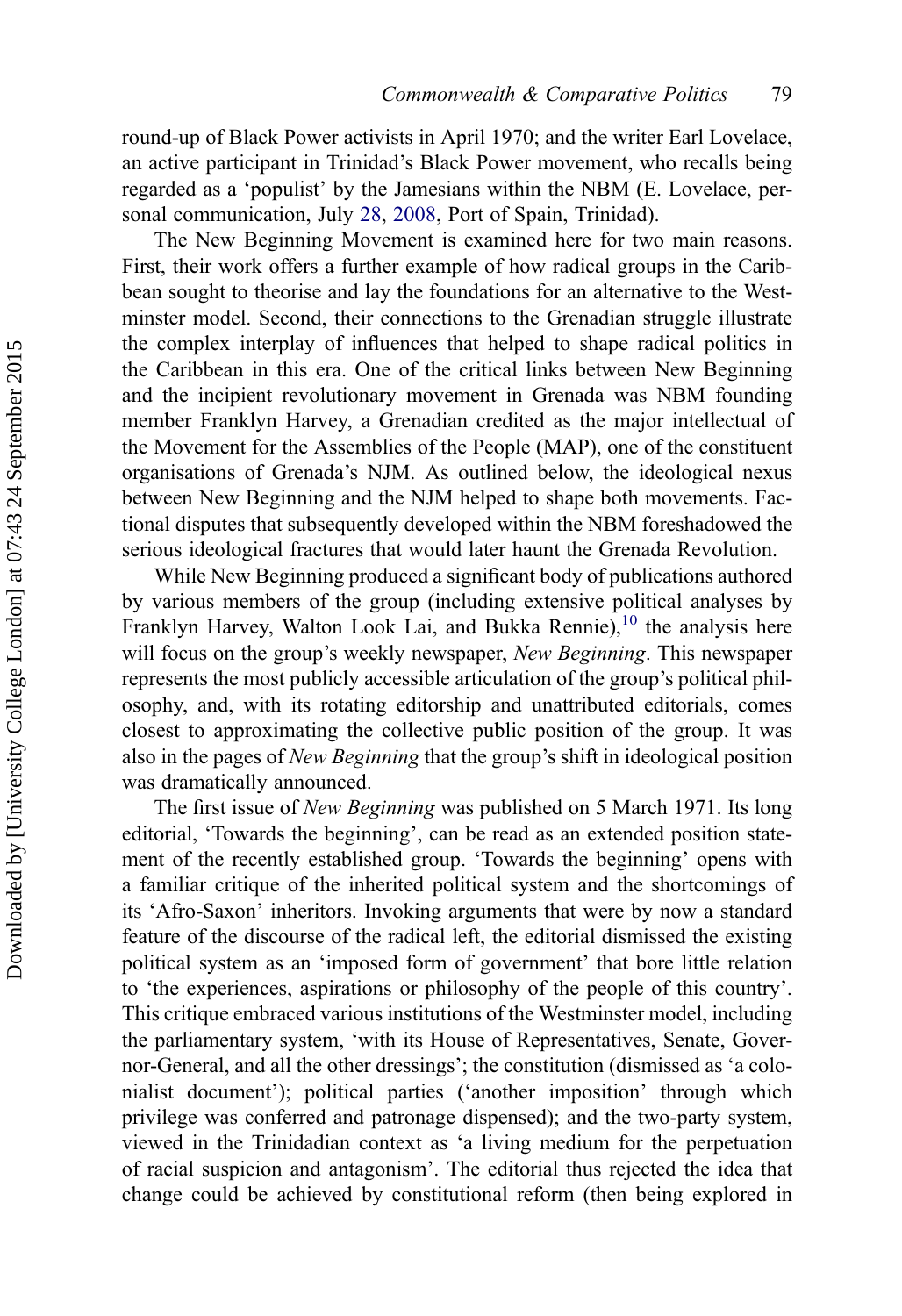Trinidad by the Wooding Commission): 'We do not need to patch up an irrelevant and mystifying document imposed upon us by some Europeans and their Afro-Saxon imitators' (Towards the beginning, [1971\)](#page-24-0).

The paper then set out its proposals for a new political order that would be 'native, rather than metropolitan in outlook and ... based on the needs, tastes, values and resources indigenous to our situation'. In a section entitled 'East Indian Background and African Background', the paper suggested that a new, popular form of government might draw inspiration from political systems developed in the societies from which Trinidad's major ethnic groups derived, taking elements from the Indian system of Panchayat (village councils) and the African model of  $ujamaa$  (community living) – the concept underpinning African socialism in Nyerere's Tanzania. In both cases, New Beginning emphasised the systems' basis in philosophies of community and kinship, noting also that their leaders were 'of the people, and not above or apart from them' (Towards the beginning, [1971\)](#page-24-0). But it was primarily the West Indian experience and the forms of social organisation developed by its peoples in which the paper sought the 'basis and the inspiration for the new beginning'. Citing examples of community organisation such as 'lenhan', 'sou-sou', and the post-emancipation free villages, the paper invoked an indigenous tradition of self-organisation that was collective, egalitarian, decentralised, and driven from below. This emphasis on spontaneous self-organisation drew heavily on the ideas of C.L.R. James, in particular his Notes on Dialectics (1948) and Facing Reality (1958), texts which Harvey, Look Lai, and Rennie would have studied in depth.<sup>[11](#page-21-0)</sup> The conflict between such Jamesian ideas of mass organisation from below, and Marxist –Leninist ideas of revolutionary vanguardism, was one of the central ideological debates animating discussions among Caribbean radical groups in the era.

Searching for examples of self-organisation in the contemporary period, the paper then turned to Trinidad's 1970 rebellion (notably not 'revolution'). In a section entitled 'The New Leadership', the paper credited NJAC with making 'politics ... a total thing', coalescing into a national effort the 'revolutionary work already being done ... independent of national leaders'. However, in a direct critique of NJAC, the paper contrasted the 'drama of the demonstrations, huge public meetings, and fiery oratory' with the bottom-up mobilisation of the people, who 'were creating new forms of organization in their own way'. Though acknowledgingthat NJAC's People's Parliaments were 'intended to get the masses involvedin the running of their country', the paper argued that they had instead reproduced the leaderism and dependency complex they sought to replace:

The People's Parliament instead produced Granger, National Leader ... He was the Revolution personified ... Granger was 'THE' Messiah, and the NJAC his messianic group. (Towards the beginning, [1971\)](#page-24-0)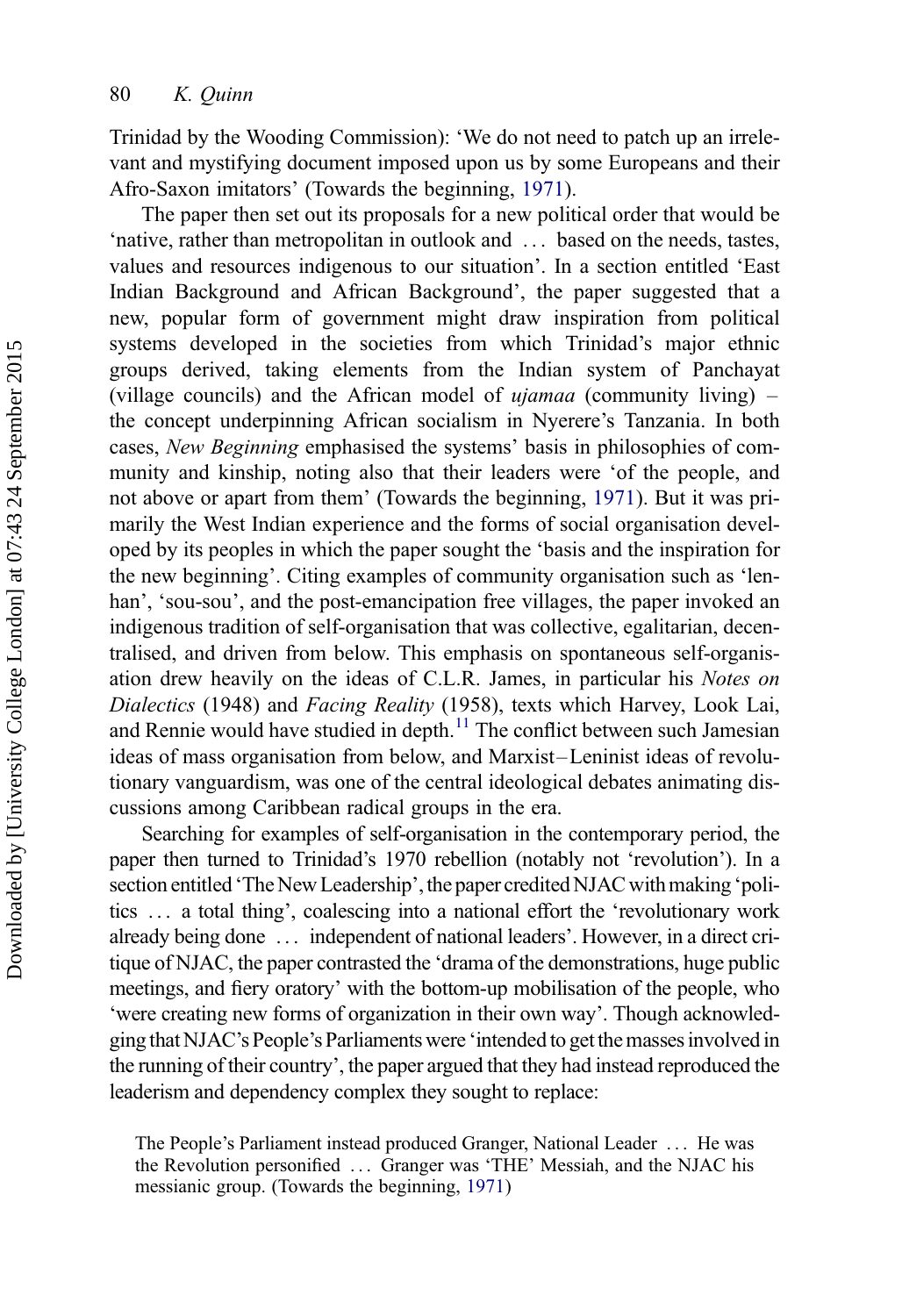Within the evolving movement, however, the people were able to develop their own forms of organisation, turning the new institutions to their own ends. Hence,

The People's Parliament initiated by NJAC in 1970 was turned upside down by the people themselves. While the NJAC leadership was talking for four and five hours in its People's Parliament, the people, particularly in the country areas, formed their own People's Parliaments where ... all people present talked, discussed and debated the issues of the day. (Towards the beginning, [1971](#page-24-0))

These much smaller village parliaments, where people demonstrated around local issues such as better drainage and repairs to schools, were seen as more effective realisations of the slogan 'people's power' than the large-scale People's Parliaments held by NJAC in Woodford Square. Alongside these developments, a series of strikes called 'without the knowledge of' the union leadership in April 1970 served to confirm 'a high degree of self-organisation' within the labour force. 'What seems to have been emerging in 1970', New Beginning proclaimed, 'was the self-organisation of the people at the village or community level and at the production level' (Towards the beginning, [1971\)](#page-24-0) – precisely the model of political organisation the NBM endorsed.

The events of 1970 thus provided evidence to support the NBM's proposals for a new form of political organisation, set out in detail in the final pages of the inaugural edition of New Beginning. The 'revolutionary alternative' the NBM proposed was the 'Assemblies of the People', a 'total system' of politics structured around three levels of people's assembly; local, regional, and national (see [Figure 1\)](#page-12-0). In this model, the Local Assembly was the most important unit of organisation. Formed around either place of residence or place of work, the Local Assembly was envisaged as 'a small, intimate grouping of people who have similar daily experiences' who would function as the local government of an area, 'responsible for determining and carrying out either independently or jointly with other assemblies all community functions'. The second level, the Area or Regional Assembly, made up of a number of local assemblies, would be the 'local government of [a] whole area', and could 'plan and implement plans in a more comprehensive and economical sense'. Local workplace assemblies would also have Area assemblies; thus, for example, the Area assembly for the Port of Spain bus terminal might be comprised of local assemblies of bus drivers, conductors, and mechanics, all working in the transport sector. Finally, the National Assembly, with members elected by and from the local assemblies, would function as the National Government, with a National Assembly Council appointed to 'carry out the day to day functions of the National Assembly'. Power would not rest with the National Council, which would not have a policy-making role,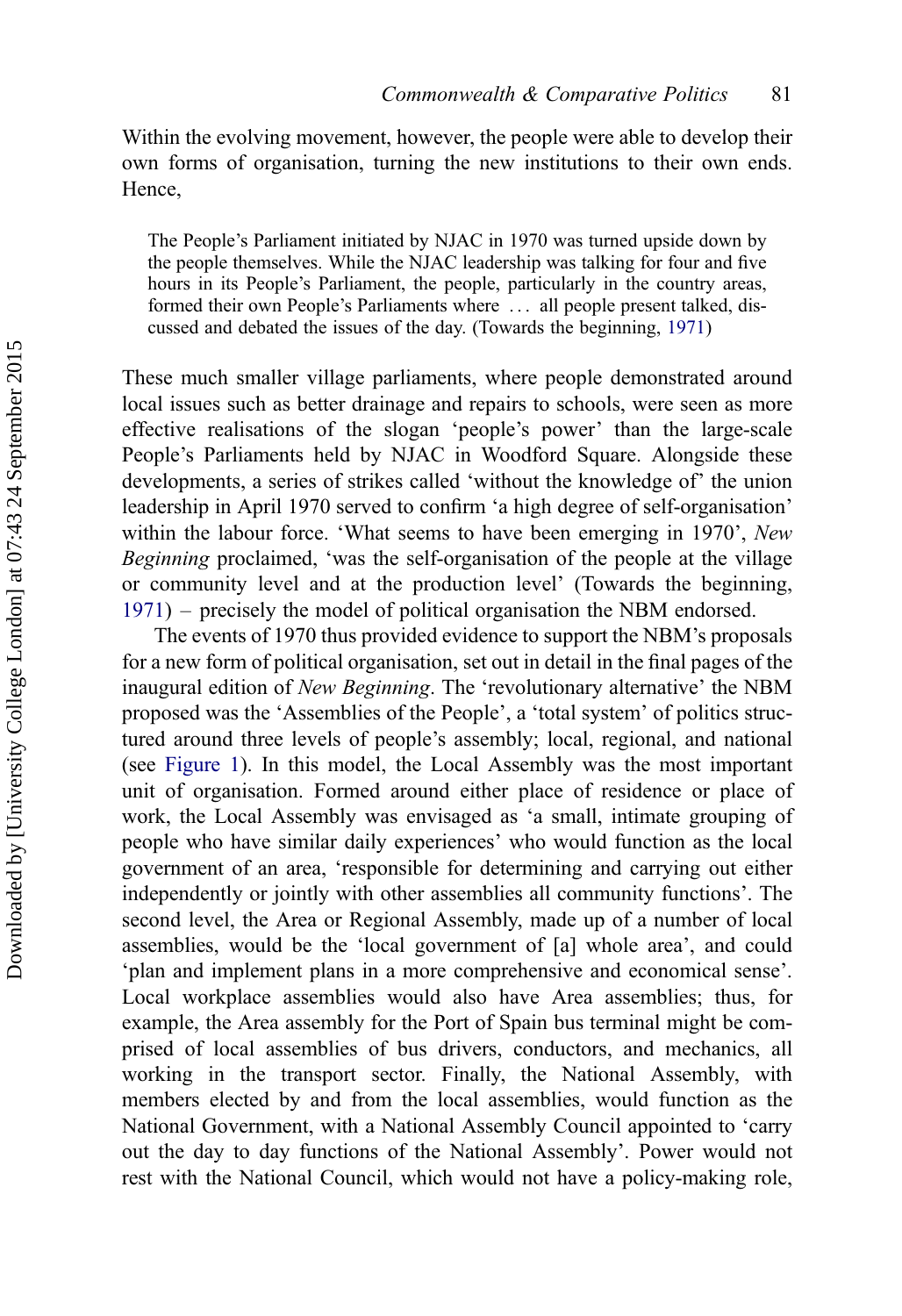<span id="page-12-0"></span>

Figure 1. New Beginning, 'Proposed Revolutionary Form of Government', reproduced from New Beginning, 1(4), March 24, 1971, p. 1.

but with the National Assembly, whose power ultimately derived from the Local Assembly (Towards the beginning, [1971\)](#page-24-0).

The parallels with the model of People's Assemblies outlined in the NJM manifesto two years later are striking (see Figure 2 and discussion below). Evident too is the ideological heterogeneity of New Beginning's inaugural



Figure 2. NJM model of People's Assemblies, constructed from NJM Manifesto ([1973\)](#page-23-0).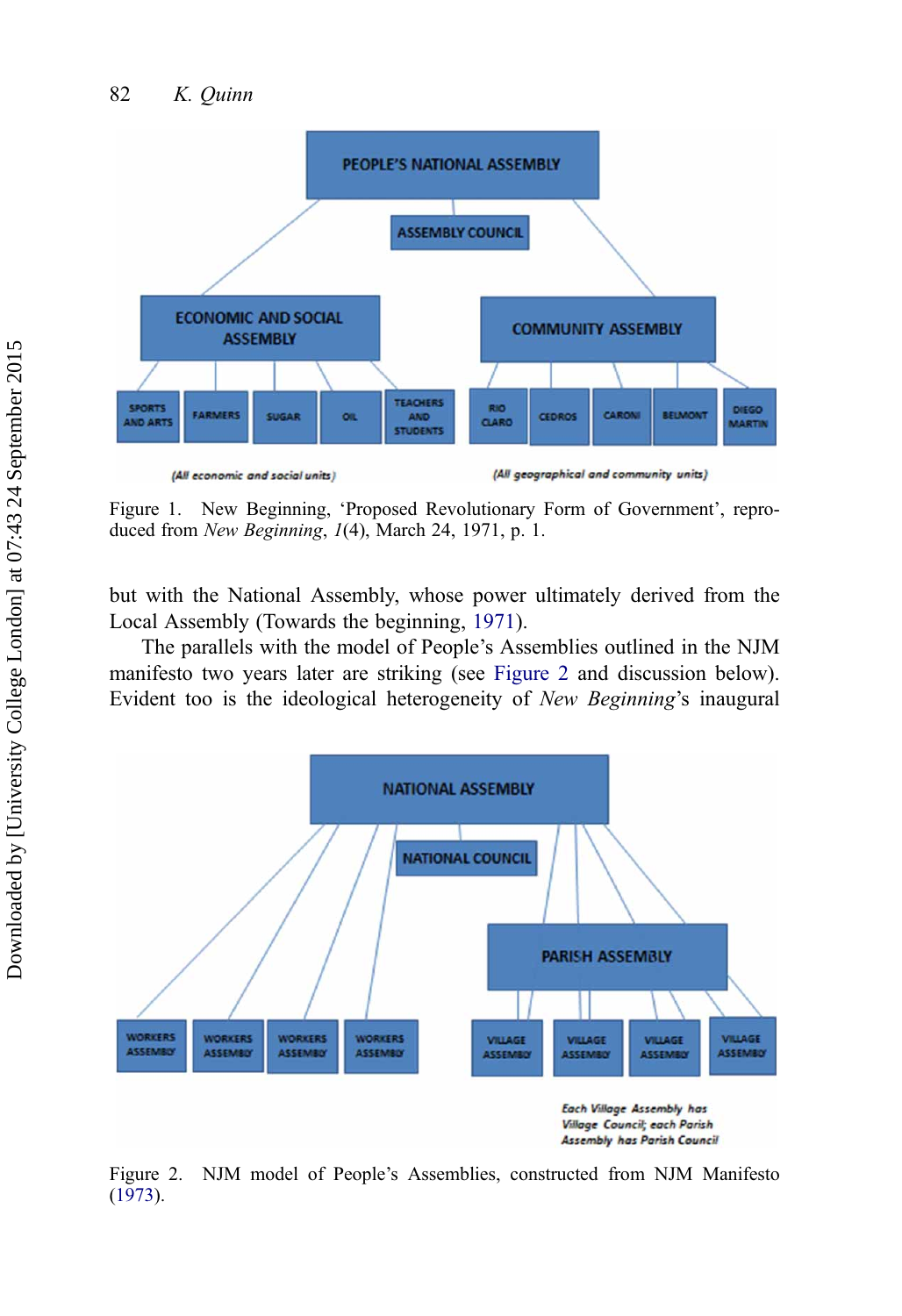issue. In this edition, invocations of 'Black Power to the People!' existed alongside notions of African socialism, Indian communalism, Jamesian self-organisation, and an emphasis on 'indigenous', genuinely Caribbean, political forms. Subsequent issues continued to push these themes, reporting on the activities of local community groups who would be the 'catalyst for the eventual birth of the local assembly'; serialising Nyerere's 1967 Arusha Declaration (framed as an alternative to the PNM's *Perspectives for a New Society*); warning against political office-seekers trying to 'lead people in marches up and down the country'; and providing further explanation of the proposed Assemblies of the People (New Beginning, [1971,](#page-24-0) 19 March, 26 March, 1 October). But in November 1971, publication of New Beginning suddenly stopped. When it resumed in March 1972, it had undergone a significant transformation.

On 31 March 1972, New Beginning resumed publication with an editorial entitled 'Why our paper has not been out'. The editorial opens with reference to the state of emergency called on 19 October 1971. This was the second state of emergency in 18 months (the first running from April to November 1970), and under its auspices, once again, figures associated with radical labour and Black Power were arrested and jailed. During this period, the Williams government passed a number of bills that effectively enshrined many of the emergency powers in the statute book, including the Sedition Act, Summary Offences Act, and other legislation affecting freedom of assembly. New Beginning's editorial invokes the atmosphere of repression in which their organisation operated during this period, citing the detention and questioning of one of their newspaper sellers, police visits to their offices and distribution outlets, and constant surveillance of their headquarters. The account also captures a sense of the divisions emerging between leftist groups in the period, referring to rumours spread by 'supposed revolutionary groups' that New Beginning was either a communist front organisation or sponsored by the Central Intelligence Agency (CIA); and pointedly observing that while New Beginning was removed from the shelves of one store, Moko and Tapia were deemed to be OK (Why our paper has not been out, [1972\)](#page-24-0).

This gives some indication of the atmosphere in which the 'new perspective' evolved by the NBM was formed. As the editorial states, during the NBM's weekly political classes, 'heavy self-criticisms on our whole ideological position ... began to emerge'. In sessions re-examining their work of the previous six months, 'our organization itself was seriously and at times "violently" criticised by the members themselves and by the individuals who were invited to participate'; consequently, publication of New Beginning was delayed until their new ideological position 'was completely hammered out and accepted by those concerned' (Why our paper has not been out, [1972\)](#page-24-0).

The 'New Perspective' as it was outlined in the March 1972 issue now embraced a more orthodox Marxist analysis. Politics was described as 'the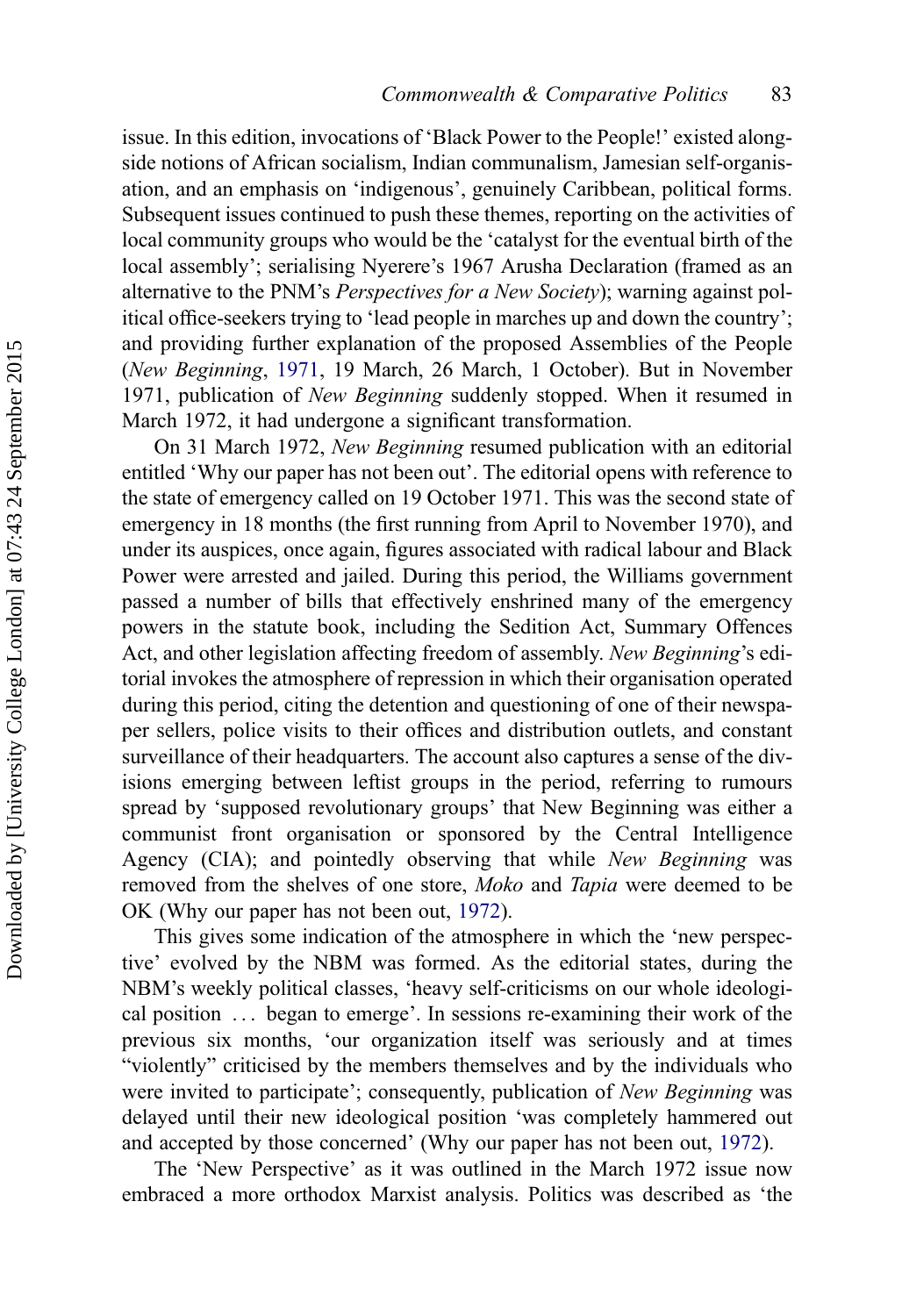administration of economics'; 'a superstructure placed on top of the economic system'. 'To talk about a new political form without understanding this', was thus to make 'a grave mistake'. From this basis, the paper went on to explain the formation of social classes ('according to the relations of the economic system'), the nature of class relations, and the development of class consciousness among the oppressed. Applying a Marxist analysis to the conditions of the Caribbean, the paper proposed that the three critical classes to emerge in the West Indian context were the working class ('born on the sugar plantation'), the peasant or small farmer class, and the unemployed class:

These are the people who have become conscious of themselves as oppressed classes ... and who are by their very positions and nature potentially revolutionary ... Any movement that is serious about change must be made up of people from these three classes, especially the working class. (Our New Perspective, [1972\)](#page-24-0)

Though the analysis clearly prioritised the working class, significant attention was paid to the unemployed, who, though lacking 'discipline' and 'organization', were viewed as 'one of the most politically conscious sections of the population'. Notably, the unemployed were credited as the major force that had 'initiated and almost completely carried' the 1970 rebellion; '[that] tells us something about the consciousness of the unemployed and at the same time gives us one of the reasons for [the movement's] failure' (Our New Perspective, [1972\)](#page-24-0).

The conclusions drawn from this analysis marked a shift in New Beginning's political strategy. While 'the objective, the Assemblies of the People, remained the same', the strategy now explicitly emphasised 'first ... the workers, then the peasants, then the unemployed' (Our New Perspective, [1972;](#page-24-0) Why our paper has not been out, [1972\)](#page-24-0). This new direction was reflected in subsequent issues of New Beginning, which began to include a regular feature on 'The History of the Working Class', a 'World' section reporting on workers' actions around the globe, and a new section called 'On the Job', covering workers' issues in Trinidad. This included examples of workers' disputes with management and the formation of workers' committees outside the trade unions (the latter viewed as 'no different [than] management and the state') (On the Job, [1972](#page-24-0)). By mid-1975, the strapline of New Beginning was 'workers' occupation is a stepping stone to workers' control'; and its proclaimed goal, workers' control of the means of production. Notwithstanding these orthodoxies, the paper did not hold to official Soviet communism; it was mass organisations of self-organised workers, not a communist party, who would build the new state from below.

This shift towards an explicitly Marxist analysis parallels developments within leftist organisations elsewhere in the region at the same time (see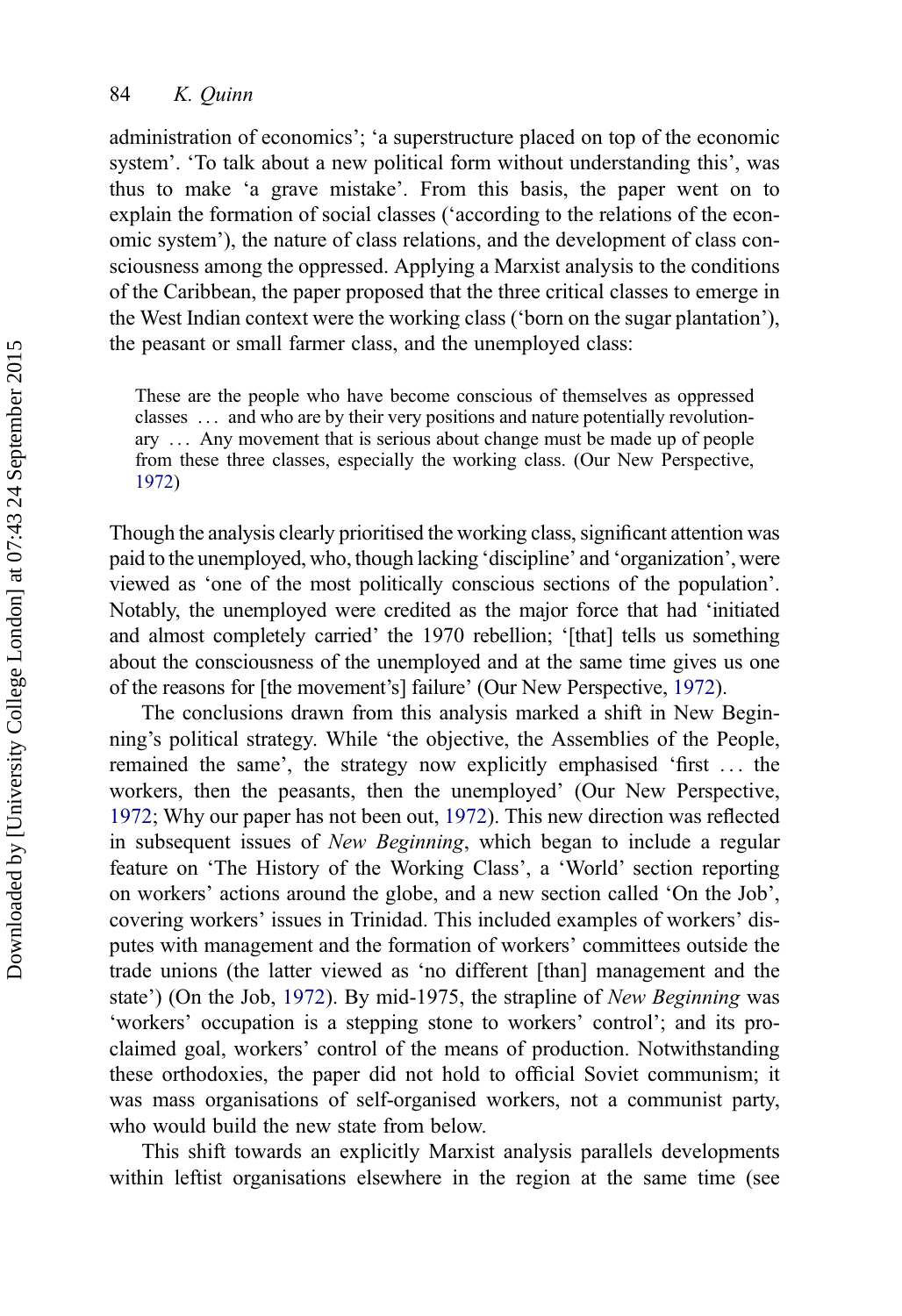Meeks, [1993](#page-23-0)). Intriguingly, former NBM member Brinsley Samaroo attributes New Beginning's leftwards shift to the Grenadians in the organisation, including none other than future PRG leader Bernard Coard. As Samaroo recalls, at a time when the members of the NJM were facing increasing repression in Grenada, Trinidad, and especially the university campus, provided a safe space for Grenadian activists to discuss developments in their country and to plan. Bernard Coard (who was to join the NJM on his return to Grenada in 1976) was Visiting Lecturer at the Institute of International Relations at UWI's St. Augustine campus between 1972 and 1974, and was an active (if not regular) participant in New Beginning at this time. According to Samaroo, Coard became fed up with the 'softness' of the NBM, and in this period of ideological debate a number of the less radical members were 'shunted aside'. In the ideological discussions that took place within the NBM, and, more broadly, around developments in Grenada, 'most of the Trinidadian academics were sidelined'; those that remained were the more 'doctrinaire' Marxists, among them the 'Grenadian hard-liners' (B. Samaroo, personal communication, August 6, 2008, St. Augustine, Trinidad). This story clearly illustrates the ideological nexus that existed between Trinidad and Grenada, and the lines of mutual influence that can be drawn between political movements on each island. But in the intensity and factionalism of these debates, it is also possible to see a rehearsal of some of the ideological divisions that would later prove so fatal to the Grenada Revolution.

# From Black Power to Doc power?

To what extent then did the Black Power challenge in Trinidad give rise to concrete political reforms? While there is no doubt that the pressures exerted by the mass Black Power movement accelerated a process of economic and social reform, the events of 1970 did not usher in a political revolution in Trinidad (Ryan, [1995\)](#page-24-0). Indeed, in the short term, Williams' response to the events of 1970 resulted in the diminution of Trinidadian democracy and a reduction of the space in which radical groups such as NJAC and the NBM could operate.

In May 1970, with the Black Power leadership incarcerated and the state of emergency still in force, Williams announced a programme of 'national reconstruction' in which he promised 'a drastic reconstruction of the Government and its administrative arm' (Williams, [1970,](#page-24-0) p. 5). However, the measures enacted only reinforced the problem of 'one-man-ism' his critics condemned. Reform of the executive amounted to a cabinet reshuffle in which Williams expelled the most controversial and 'whitest members of the cabinet' (American Embassy Port of Spain to Secretary of State,  $1970a$ ,  $12$  replacing these with party loyalists 'elevated ... from the relative obscurity of middle-ranking positions in the party hierarchy or civil service' (American Embassy Port of Spain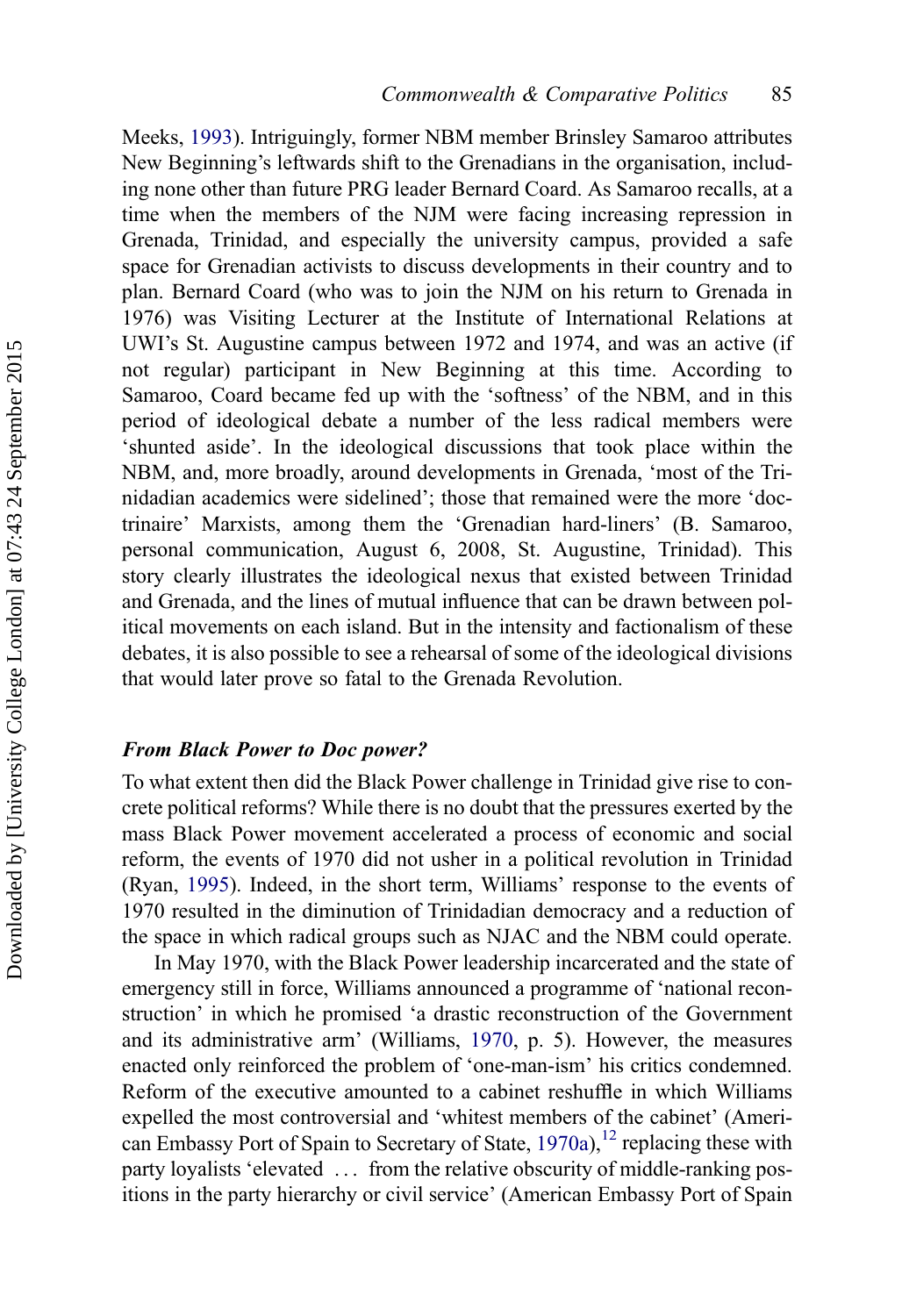to Secretary of State, [1970b\)](#page-22-0). The reshuffle satisfied neither the opposition nor elements within the PNM executive who had pushed for more radical action, including fresh elections for the entire cabinet.<sup>[13](#page-22-0)</sup> Surrounding himself with 'more of the same yes-man PNM types' (American Embassy Port of Spain to Secretary of State, [1970c\)](#page-22-0), Williams consolidated his position within cabinet and exacerbated the tendency for decision-making to rest at the top. This tendency was reinforced by Williams' scathing assessment of his government colleagues whom he dismissed as 'no damn good ... second-rate men' (Memorandum of Conversation, Krishna Narinesingh, [1970\)](#page-23-0); on another occasion noting that 'all his Ministers were completely useless and that went for practically the whole of the civil service ... That is why he had to take all the decisions and could not trust any of his colleagues to do so' (British High Commission Port of Spain to FCO, [1972\)](#page-23-0).

This centralisation of power was reflected in the reorganisation of various government ministries which saw Williams take personal responsibility for several key portfolios, including the Ministry of Finance, Planning and Development, the Ministry for Tobago Affairs and the new Ministry of National Security, which replaced Home Affairs. Embracing the Defence Force, Police Service, Coast Guard, Prisons and Immigration, the Ministry established a new National Security Council, chaired by Williams and comprising the Commissioner of Police, the Commander of the Defence Force and the Head of Special Branch. In the light of the Regiment mutiny, Williams was clearly seeking to re-establish control over the security forces, embracing the various services under his direct authority. As Trinidad's Governor-General observed, with three key ministries and 'a long finger extended into the fourth' (External Affairs),

The Prime Minister is running everything in the country. All decisions are being made by him and he is not listening to anyone. (American Embassy Port of Spain to Secretary of State, [1970c](#page-22-0); American Embassy Port of Spain, [1970\)](#page-22-0)

For some contemporary observers, these developments confirmed the view that Trinidad's political system was 'in fact, if not in principle ... closer to the Republican presidential type than to the nominal Westminster cabinet model'; or, in other terms, a 'pussonal monarchy' in which Williams wielded more personal control over government than any other Commonwealth Prime Minister (Espinet and Farmer cited in Parris, [1983](#page-24-0), p. 172).

Such views were further cemented by the 1971 elections in which the PNM won all 36 seats in parliament, effectively confirming one-party rule. The PNM's victory was undermined by the boycott of the elections by the main opposition parties, and by a record low turn-out: a mere 34 per cent compared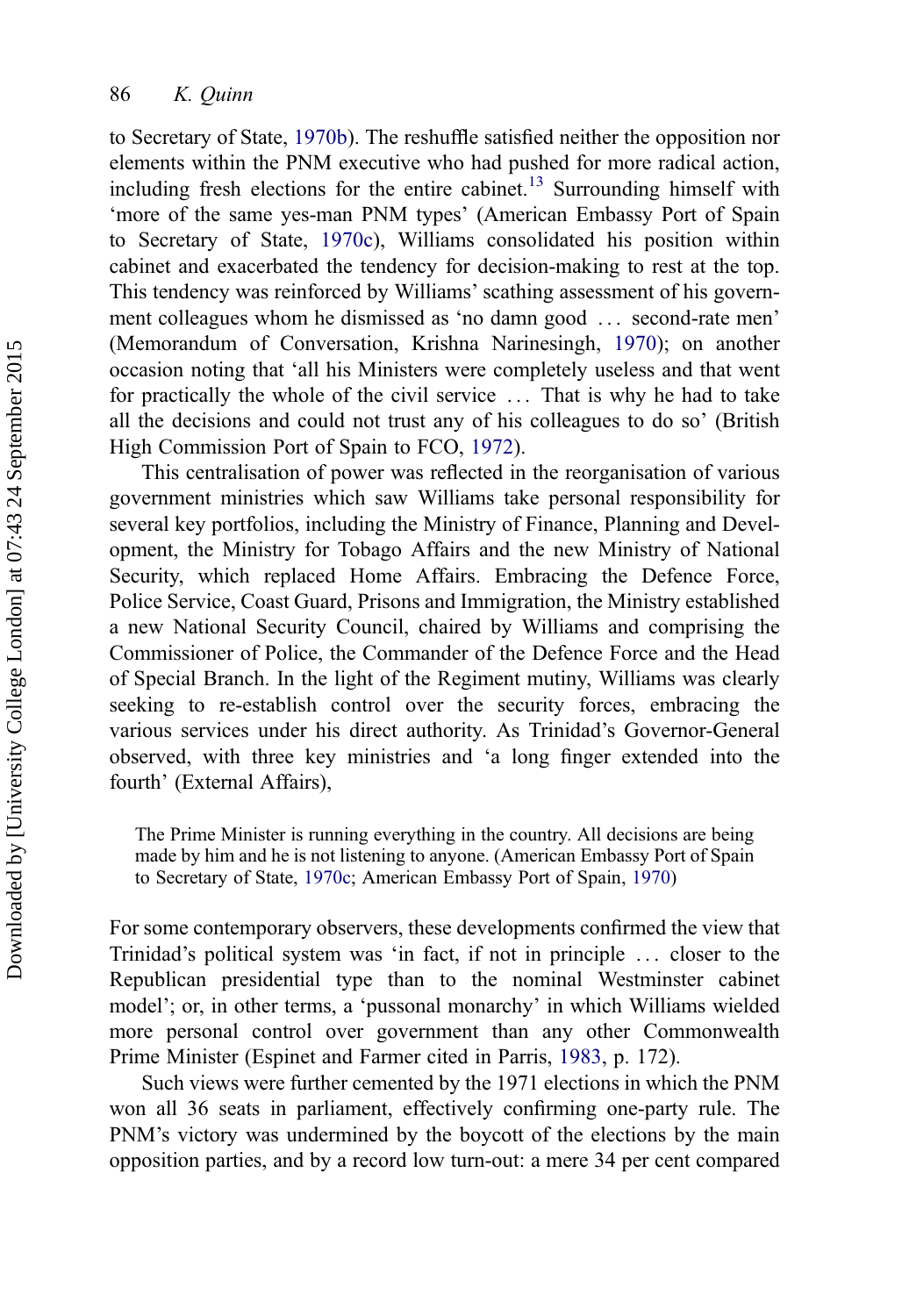to 83 per cent in 1961 and 66 per cent in 1966. Reflecting increasing disenchantment with the alternatives offered by either the PNM or the fragmented opposition, the low turn-out certainly gave credence to NJAC's claims that 'the people' had rejected conventional politics. In the absence of an official parliamentary opposition, Williams appointed a plethora of committees and commissions which, as Parris has argued, provided a 'mechanism for processing conflict' (Parris, [1983,](#page-24-0) p. 172) while exacerbating the tendency to bypass parliament as a forum for national debate. With the ruling party enjoying unrestrained legislative powers, the result of the 1971 elections was to confirm the dominance of the PNM but to weaken the legitimacy of the government and indeed to weaken Trinidadian democracy.

As noted earlier, Williams continued to make use of emergency measures after the 1970 crisis, calling another state of emergency on 19 October 1971 in response to trouble in the labour movement. Under the emergency, many Black Power and militant labour leaders were detained, including George Weekes and Winston Leonard of the OWTU, and Makandal Daaga, Khafra Kambon and Winston Suite of NJAC. In this period too, restrictive legislative measures including the Sedition Act, Industrial Relations Act, and Summary Offences Act passed into the statute books with barely a whimper of the protest that had met the defeated Public Order Bill in 1970. These measures reduced the space in which Trinidad's non-conventional opposition groups could operate. Although NJAC sought to regroup after the release of its leadership from prison in late 1970, it was no longer able to attract the mass support it had at the height of the Black Power movement when thousands joined the almost daily demonstrations. Continued state harassment, and a refusal to engage with 'conventional politics' diminished the threat NJAC posed to the dominant ruling party, which in fact saw a surge in membership after April 1970, $^{14}$  $^{14}$  $^{14}$  just as numbers at NJAC rallies drastically dwindled.<sup>[15](#page-22-0)</sup>

As scholars such as Parris ([1983\)](#page-24-0) and Ryan ([2009\)](#page-24-0) have argued, subsequent constitutional reforms in Trinidad did little to trouble the waters. Indeed the Republican Constitution, which came into effect on 1 August 1976, increased the powers of the Prime Minister, who could now, for example, have a 'wholly selected cabinet [while] more bills could be introduced into the wholly selected Senate' (Parris, [1983,](#page-24-0) p. 178). In summary, in the years following the Black Power upheavals, 'the PNM political elite survived and reasserted itself with a vengeance' (Ryan, [1995,](#page-24-0) p. 703). Williams himself remained in power until his death in 1981; the PNM until their first electoral defeat in 1986. Arguably then, it was not the legitimacy of the Westminster model that ensured Williams' survival; but rather that system's distortions. In the wake of 1970, the symptoms of Westminster executive dominance, legislative weakness, one-man-ism, one-party-ism, and winner takes all, only increased.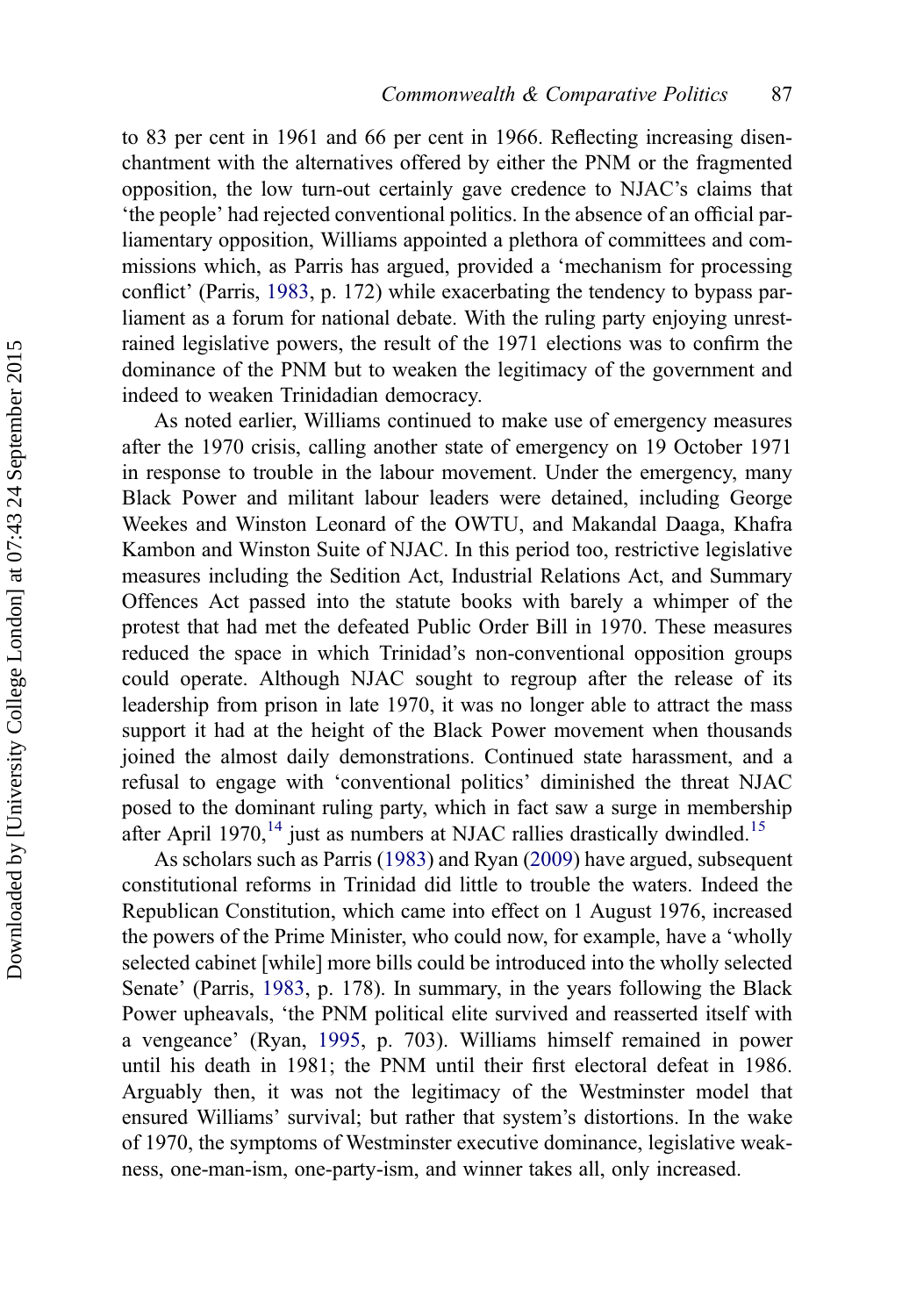#### From Black Power to Grenada

If the Black Power movement was ultimately defeated by 'conventional politics' in Trinidad, it nevertheless had a catalysing effect on radical politics elsewhere in the region (see Quinn, [2014a\)](#page-24-0). In Grenada, Black Power consciousness filtered in from a number of directions, inspired by the 1968 Rodney riots in Jamaica, the Civil Rights and Black Power movements in the USA, and black mobilisation in the UK. Trinidad's Black Power movement had an immediate impact on its closest neighbour, not least because several Grenadians living in Trinidad were directly involved with the movement, while others in Grenada were in contact with members of NJAC (S. Strachan, personal communication, June [17](#page-24-0), [2014,](#page-24-0) London). In May 1970, a demonstration was held in St. George's in solidarity with the Trinidadian movement and the Grenadians in its ranks who had been detained for their part in the protests. Among the organisers of the demonstration was Maurice Bishop, recently returned from his legal studies in the UK and 'effervescing with practical ideas about how to help the failed revolutionaries in Trinidad' (O'Shaughnessy, [1984,](#page-24-0) p. 44). Among the Grenadian detainees was UWI lecturer Patrick Emmanuel, later a 'regular fixture' in the PRG (S. Strachan, personal communication, June [17](#page-24-0), [2014](#page-24-0), London), who was deported from Trinidad following his release from detention in August 1970.<sup>[16](#page-22-0)</sup> The following September, a further demonstration was organised by Bishop's National Action Front (NAF) to protest the imprisonment of Frederick Kennedy, a Grenadian student detained in Montreal as a result of the Sir George Williams University protests. These demonstrations – both involving leading figures of the future NJM – were early salvos in a popular struggle against Gairy that would gain momentum in Grenada as the 1970s progressed.

As PRG stalwart Selwyn Strachan recalls, 'So influential was the Black Power movement in the Caribbean that it was felt necessary to get an organisation or organisations going in our territory to reflect [those] developments' (S. Strachan, personal communication, June [17](#page-24-0), [2014](#page-24-0), London). Many of the emergent oppositional groups in Grenada were fundamentally influenced by Black Power ideology, including the Organisation for Black Unity, NAF, Cribou, and Forum, the latter formed by Bishop after attending the November 1970 Rat Island meeting of Caribbean leftists that was a direct product of Trinidad's Black Power upheavals. These Black Power currents flowed directly into the formative organisations of the NJM, including MACE (Movement for the Advancement of Community Effort) and its successor, MAP, which merged with JEWEL to form the NJM in March 1973. Crucially, these groups were able to learn from the failures of the Black Power movement in Trinidad, whose defeat they had witnessed at close quarters. As David Lewis argues, 'it was the failure of these [Caribbean Black Power] movements to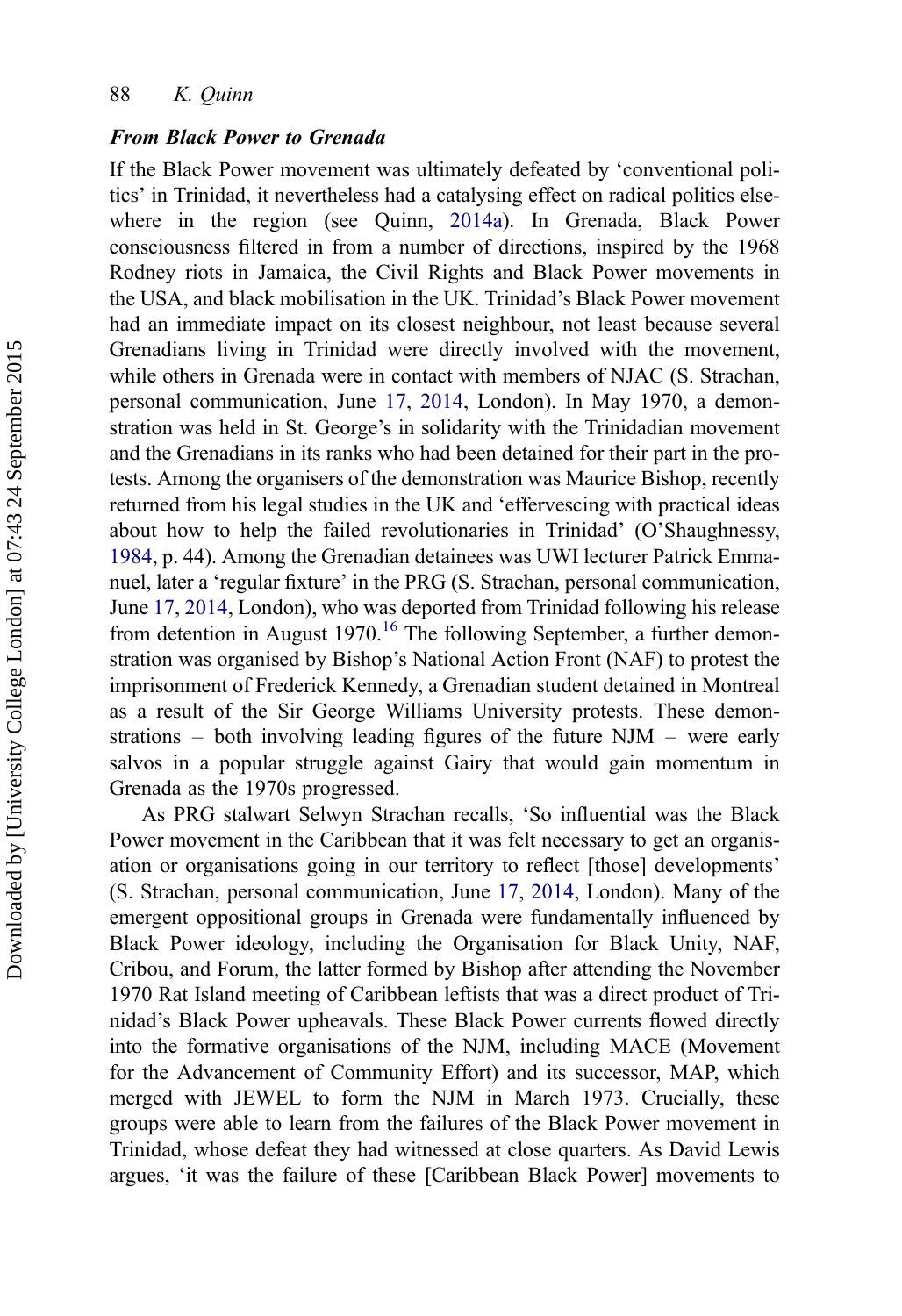make any inroad into the existing power structure which forced the need to overcome their ideological and organizational weaknesses' (Lewis, [1984](#page-23-0), p. 62).

In developing ideas about achieving and transforming state power, the NJM drew on other currents of thought, including variants of Marxism as well as other home-grown attempts to theorise alternatives to the degraded Westminster system they opposed. As shown above, there were clear ideological sympathies between the NJM and New Beginning in Trinidad, whose ideas were nourished from the same ideological well-spring. One of the critical links here was Franklyn Harvey, who brought to the MAP ideas he had been developing from his days as a student disciple of C.L.R. James in Canada through to his extensive work with the NBM in Trinidad. These manifold influences were reflected in the NJM manifesto of 1973, a document drafted in the main by Bishop and Coard and drawing heavily on Harvey's ideas. Notably the manifesto was actually produced in Trinidad, where Bernard Coard was then based. There Coard collated the final draft, using his contacts on the island to assist in the production; some 10,000 copies were shipped from Trinidad to Grenada in the latter part of 1973 (S. Strachan, personal communication, June [17,](#page-24-0) [2014,](#page-24-0) London).

The ideological sympathies between New Beginning and the NJM are clearly evident in 1973 NJM manifesto, whose model of 'People's Assemblies' closely echoes New Beginning's proposed 'Assemblies of the People' (see [Figures 1](#page-12-0) and [2\)](#page-12-0).<sup>[17](#page-22-0)</sup> Offered as a 'new form of government that will involve all the people all the time', the NJM's model was based on a system of Village, Parish, and Workers Assemblies, whose members would be represented in the National Assembly, the seat of national government.<sup>[18](#page-22-0)</sup> Like the NBM, the NJM stressed that power would be 'rooted in the villages and at our places of work', and that 'at any time, the village can fire and replace its Council, its representative on the Parish Assembly, or its representative on the National Assembly'; 'Together, the people of the villages and workers can throw out the whole National Assembly and put in a new one'. However the NJM's manifesto differed from the NBM's 1971 proposals in positing that the Assemblies would come into being after a transitional government had come into power. In contrast to the emphasis on self-organisation that underscores New Beginning's earlier analysis, in the NJM manifesto it is the government that 'will have the task of starting, promoting, encouraging and generally bringing into being these Assemblies' (Manifesto of the New Jewel Movement, [1973\)](#page-23-0). This vanguardist position was solidified by 1974 when, partly in response to increasing state repression, the NJM 'began to reorganize itself along Marxist-Leninist lines' (Austin, [2010](#page-23-0), p. 179). The tensions between the various political currents within the NJM and subsequent PRG have been exhaustively analysed elsewhere; suffice to say that the Grenada Revolution witnessed both the most extensive experiment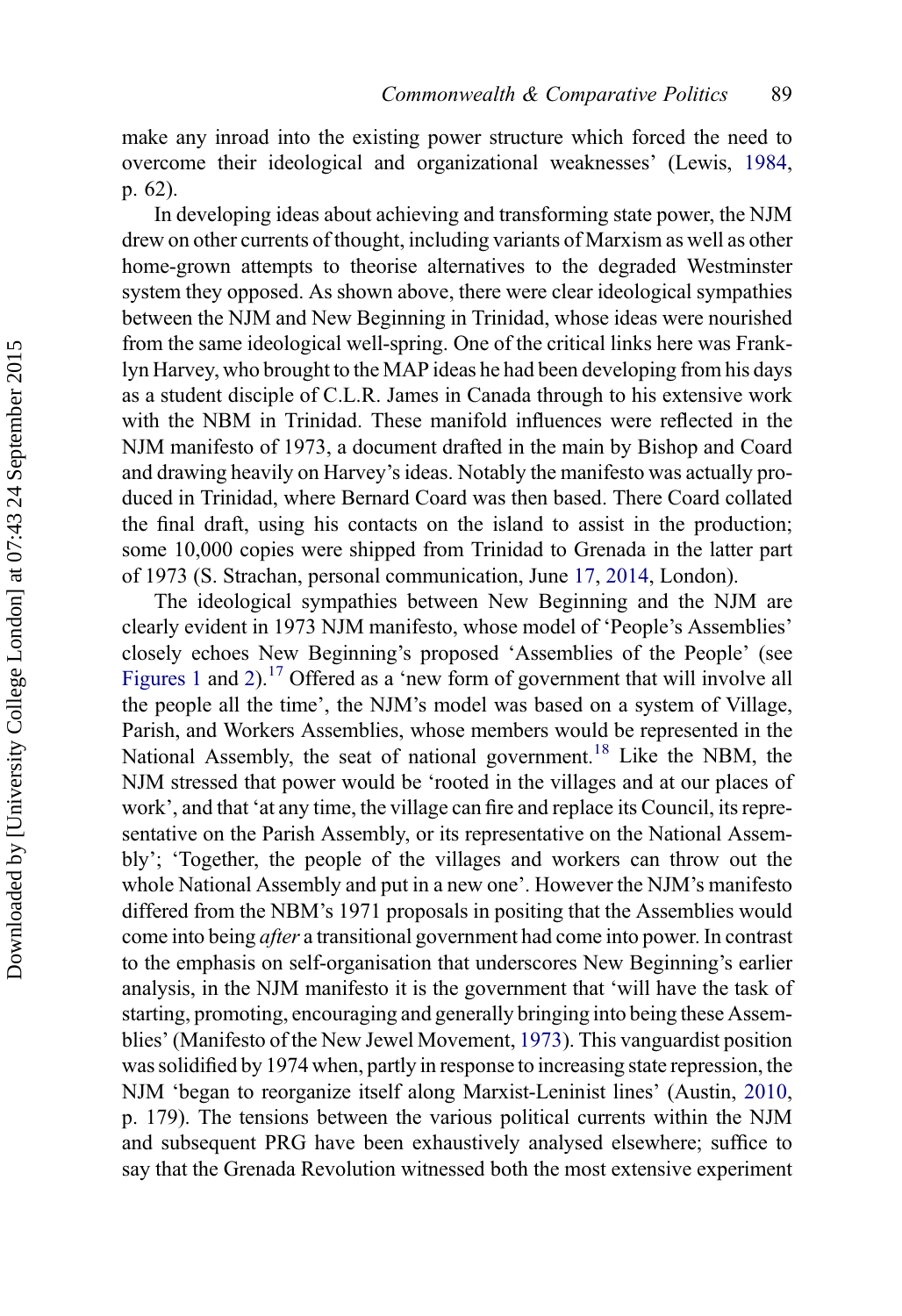in 'people's participation' to have been effected in the Commonwealth Caribbean, and the worst excesses of the cadre mentality.

While NJAC had proposed a dichotomy between 'conventional politics' and 'revolution', the reality for Caribbean radical organisations was more complex. The NJM's manifesto of 1973 contained both 'revolutionary' proposals for people's assemblies, collective leadership, and the end of political parties; and 'conventional' elements in keeping with the Westminster ideal type, promising for example to restore the independence and neutrality of the civil service, and to maintain the existing system of appointments to the High Court and Court of Appeal. Prior to taking power, the NJM operated simultaneously as a revolutionary vanguard party, and as a member of the official parliamentary opposition, entering 'conventional politics' as the dominant force in the People's Alliance in the elections of 1976. It was when these conventional avenues of opposition were deemed to be no longer viable that the revolution of March 1979 was launched.

Elsewhere in the region, some radical groups chose to enter conventional politics, forming political parties and contesting elections within the Westminster system. On the whole, this met with limited success (as evidenced for example in the electoral fates of the People's Progressive Movement in Barbados, the United Black Association for Development in Belize, or the Working People's Alliance in Guyana) (Quinn, [2014b,](#page-24-0) p. 34). In Trinidad, the short-lived United Labour Front (ULF) was more successful, winning 10 seats in the 1976 elections to the PNM's 24. Bringing together key figures from Trinidad's Black Power and radical labour movements, (including Raffique Shah, the young leader of 1970 Regiment mutiny), the ULF experimented with the concept of collective leadership, suggesting that some who entered 'conventional politics' nevertheless tried to modify and democratise its forms. Finally, in a reversal of its 1970 position, NJAC announced it would contest the general elections in Trinidad in 1981. Their renewed calls for a system of 'people's participation' did not translate into votes; NJAC won no seats in either the 1981 elections or the local elections of 1983.

While the non-conventional opposition has not fared well within the Caribbean Westminster system – failing to overcome the entrenched divides of twoparty politics, or to compete with the patronage the established parties could offer – its contribution has been to call into question the very foundations and legitimacy of that system itself. Long before academic studies picked up on the theme, groups such as Tapia, NJAC, New Beginning, and the NJM highlighted the distortions in the Westminster system as it had been implanted in the Caribbean, questioning its applicability to the conditions of post-colonial small states. If their visions of 'revolutionary democracy' have not been achieved, the questions they raised – fundamentally, how to achieve a more inclusionary,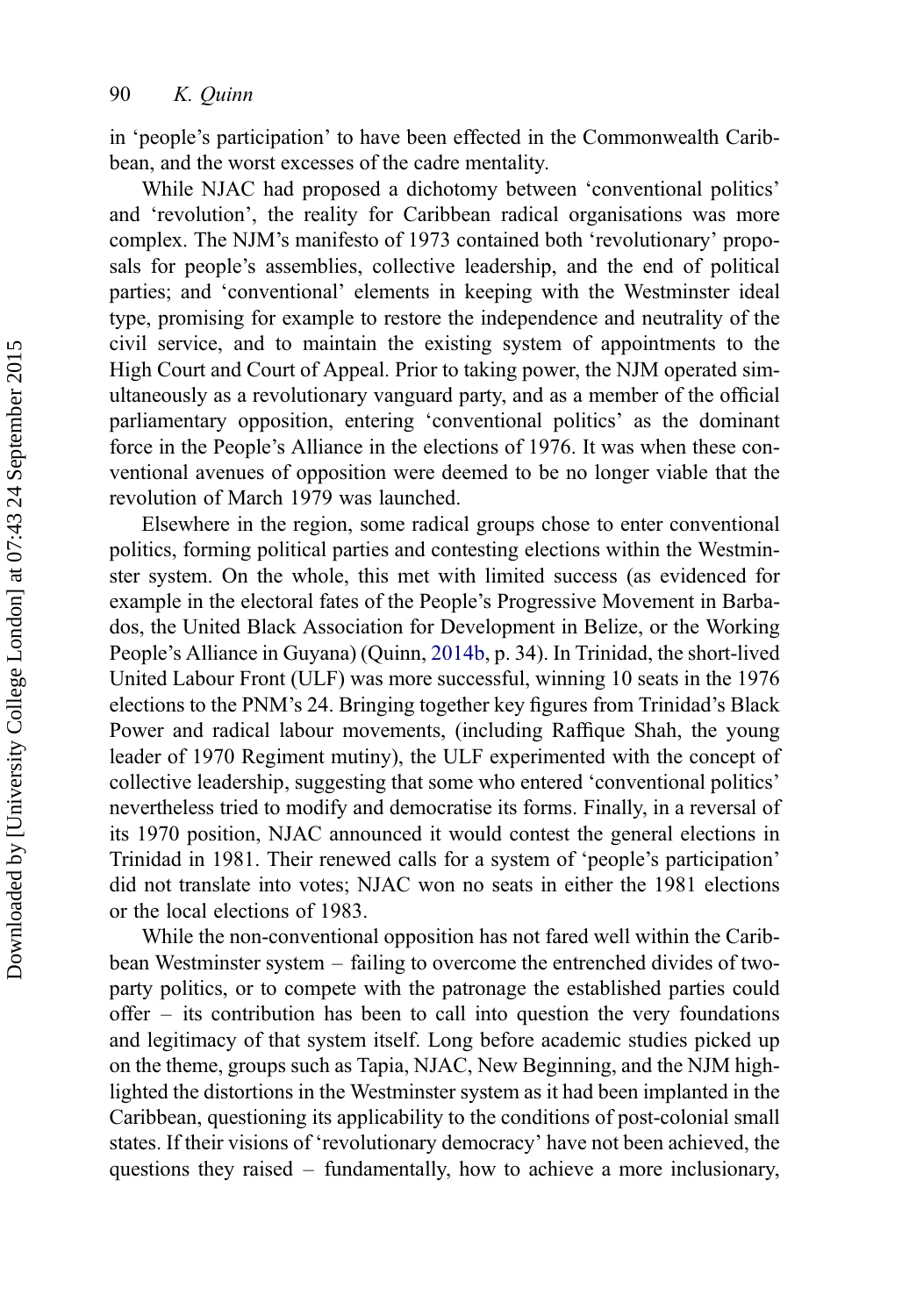<span id="page-21-0"></span>participatory and meaningful democracy – have far from exhausted their validity in the Caribbean today.

#### Funding

This work was supported by the Arts and Humanities Research Council (AHRC) [AH/ J00488X/1].

# Disclosure statement

No potential conflict of interest was reported by the author.

# **Notes**

- 1. On the Grenada Revolution, see D. Lewis ([1984\)](#page-23-0), G. Lewis ([1987\)](#page-23-0), Heine ([1990\)](#page-23-0) and Meeks ([1993\)](#page-23-0).
- 2. See also Brizan ([1984,](#page-23-0) pp. 329–346).
- 3. Best was a leading intellectual in the New World group and subsequently Tapia which he formed in 1969. While these more academic groups laid some of the intellectual foundations for the critique taken onto the streets by NJAC in [1970](#page-24-0), they were in turn influenced by the mass Black Power movement.
- 4. For a list of areas in which NJAC were represented, see Daaga ([1995](#page-23-0), p. 192).
- 5. Riviere, a lecturer at the St. Augustine campus at the time of the protests, was incarcerated in 1970 under the state of emergency.
- 6. This analysis was later closely echoed in Grenada, where the NJM famously denounced '5-second democracy', the confinement of politics to a special class of 'politicians', and the resultant alienation of the people from the institutions of 'representative' democracy.
- 7. In Trinidad, Whitehall housed the Office of the Prime Minister; the Red House was the seat of Parliament and the Senate.
- 8. Though the mass meetings in Woodford Square garnered most attention, smaller People's Parliaments were held throughout the island. NJAC continued to convene People's Parliaments long after the mass phase of the movement came to an end.
- 9. See, for example, Riviere ([1972\)](#page-24-0). Riviere stated that the People's Parliaments

did not constitute a forum for discussing problems and finding solutions ... [but instead] deteriorated into a platform where NJAC leading spokesmen raised the subject of ... oppression to the status of a religion, urged blindly on by shouts of Power! Power to the People! (p. 56)

- 10. See, for example, Harvey ([1974\)](#page-23-0), Look Lai [\(1974\)](#page-23-0), and Rennie ([1974\)](#page-24-0).
- 11. For an analysis of the Jamesian influence on Harvey's views on self-organisation and vanguardism, see Austin ([2010\)](#page-23-0).
- 12. Those removed included Minister of Home Affairs, Gerard Montano, who was 'especially disliked by Black Power elements in the country', and John O'Halloran, Minister of Industry, Commerce and Petroleum, damaged by his reputation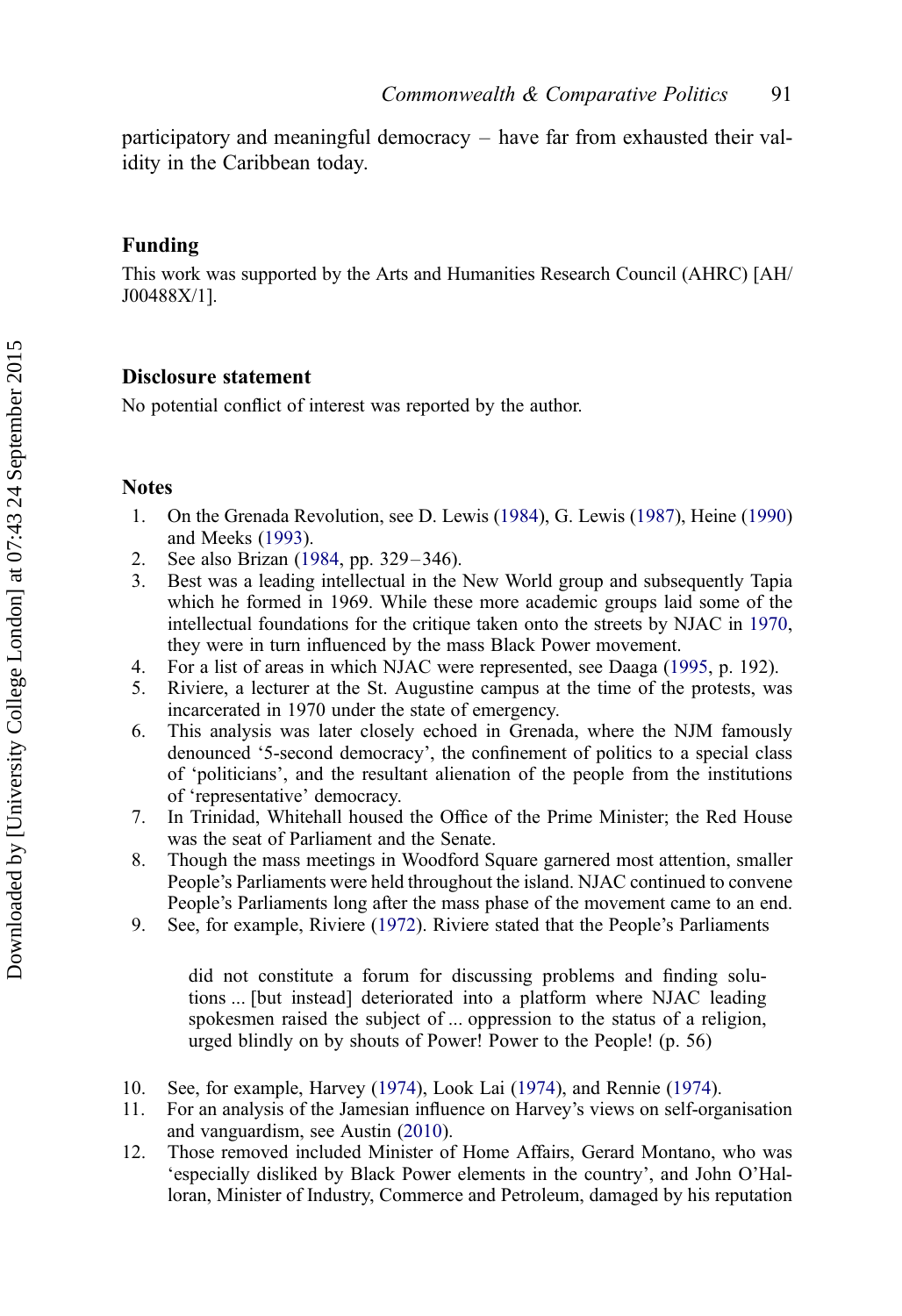<span id="page-22-0"></span>for 'graft and personal immorality' (American Embassy Port of Spain to Secretary of State, 1970a).

- 13. For insights into divisions within the party, see Memorandum of Conversation: Issa Nicholls, Trinidadian Industrialist and R. B. Edward, Deputy Chief of Mission [\(1970](#page-23-0)).
- 14. On the increase in PNM membership in this period, see Ryan ([2009,](#page-24-0) p. 411).
- 15. As one American embassy official observed, while a march called by NJAC on 12 December 1970 – the first since the end of the emergency – attracted between 100 and 400 demonstrators, a PNM youth rally on the same day was reportedly attended by about 5000 (American Embassy Port of Spain to Secretary of State, 1970d). NJAC continued to hold small People's Parliaments throughout the country.
- 16. While the Grenadian government sent representatives to deal with their imprisoned nationals, the Attorney General privately admitted that 'his visit to Trinidad was a political exercise and that the Grenada government did not really want to be landed with Emmanuel' (Port of Spain to St Lucia Telno. [8](#page-24-0), [1970](#page-24-0)).
- 17. There are clear areas of overlap with New Beginning publications in both the details and the language of the NJM manifesto. Cf. New Beginning's 31 March 1972 issue and the Manifesto of the NJM, 1973.
- 18. The Village Assembly would, like the NBM's Local Assembly, comprise all adult members of the locality, and would elect a small village council to implement its decisions. The Parish Assembly (like the Area assemblies envisaged by the NBM) would be comprised of 'representatives from throughout the parish', with each village assembly sending two delegates; Parish Councils would implement the decisions of the Parish Assembly. Workers Assemblies, 'organised along similar lines to Village Assemblies', would be 'entitled to representation in the National Assembly', and were envisaged as a counter to corrupt trade unionism. The National Assembly would be made up of 'representatives chosen from each Village and Workers assembly, one each', and would elect a Council to put its decisions in practice; members of the Council would work on Committees which would head up government departments (Manifesto of the New Jewel Movement, [1973\)](#page-23-0).

# References

- American Embassy Port of Spain. (1970, June 11). Reg.59, Subject-Numeric Files 1970–1973 (Trinidad), The National Archives (NARA), Maryland.
- American Embassy Port of Spain to Secretary of State. (1970a, May 11). Reg.59, Subject-Numeric Files 1970–1973 (Trinidad), The National Archives (NARA), Maryland.
- American Embassy Port of Spain to Secretary of State. (1970b, May 15). Reg.59, Subject-Numeric Files 1970–1973 (Trinidad), The National Archives (NARA), Maryland.
- American Embassy Port of Spain to Secretary of State. (1970c, June 10). Reg.59, Subject-Numeric Files 1970–1973 (Trinidad), The National Archives (NARA), Maryland.
- American Embassy Port of Spain to Secretary of State. (1970d, December 14). Reg.59, Subject-Numeric Files 1970–1973 (Trinidad), The National Archives (NARA), Maryland.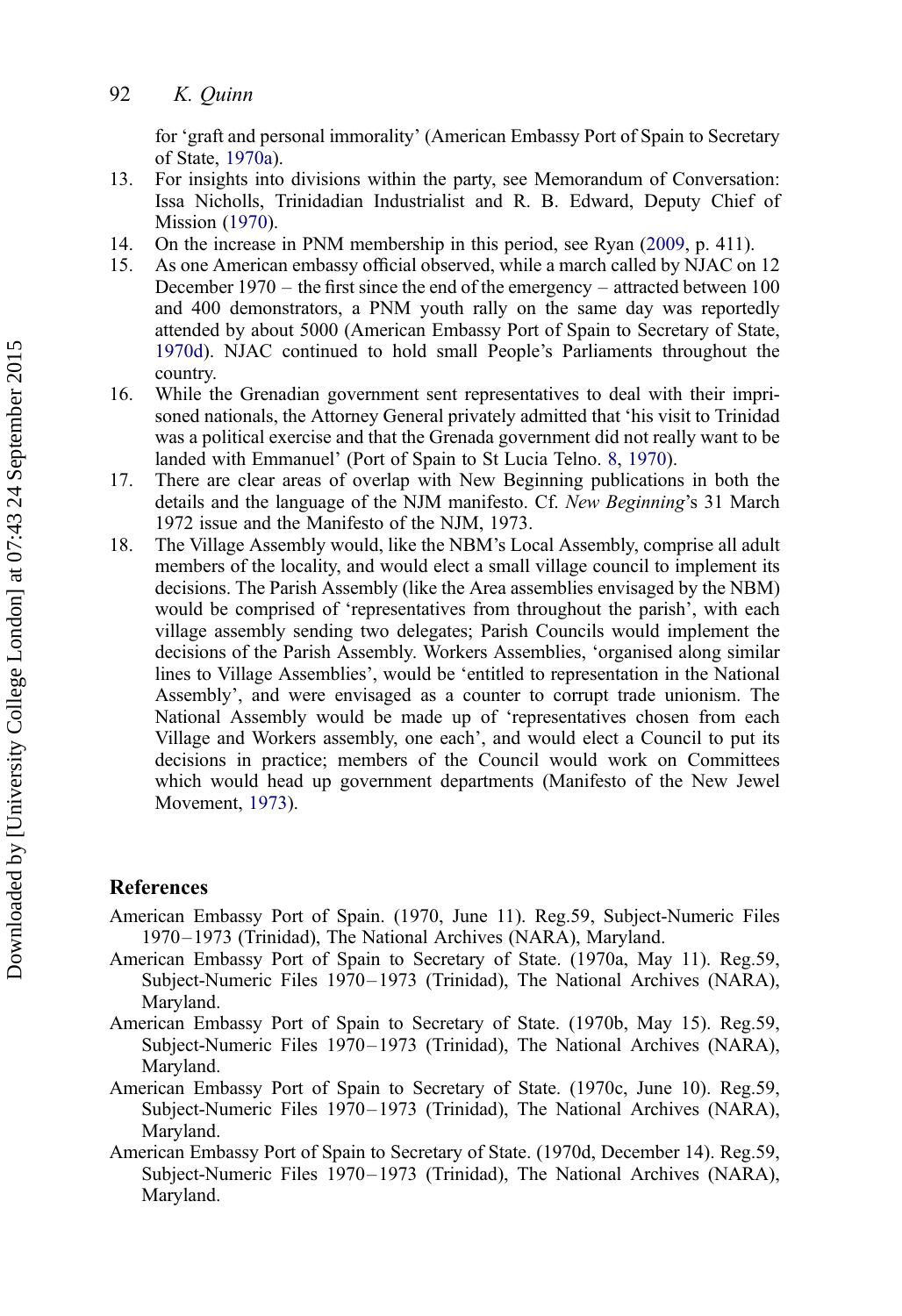- <span id="page-23-0"></span>Austin, D. (2007). All roads led to Montreal: Black Power, the Caribbean, and the black radical tradition in Canada. Journal of African American History, 92(4), 516-539.
- Austin, D. (2010). Vanguards and masses: Global lessons from the Grenada revolution. In A. Choudry & D. Kapoor (Eds.), Learning from the ground up: Global perspectives on social movements and knowledge production (pp. 173–189). New York: Palgrave Macmillan.
- Best, L. (1995). 1970 and 1990: Recurring crises of political legitimacy. In S. Ryan & T. Stewart (Eds.), The Black Power revolution 1970: A retrospective (pp. 709–720). St. Augustine: University of the West Indies.
- British High Commission Port of Spain to Foreign and Commonwealth Office. (1972, December 1). The National Archives, London.
- Brizan, G. (1984). Grenada, Island of conflict. London: Zed Books.
- Brown, D. (1995). The coup that failed: The Jamesian connection. In S. Ryan & T. Stewart (Eds.), The Black Power revolution 1970: A retrospective (pp. 543 – 578). St. Augustine: University of the West Indies.
- Daaga, M. (1995). The making of "seventy". In S. Ryan & T. Stewart (Eds.), The Black Power revolution 1970: A retrospective (pp. 179–199). St. Augustine: University of the West Indies.
- Harvey, F. (1974). Rise and fall of party politics in Trinidad. Trinidad: New Beginning Movement.
- Heine, J. (Ed.) (1990). A revolution aborted: The lessons of Grenada. Pittsburgh: University of Pittsburgh Press.
- Henry, P. (1984, May 30-June 2). Grenada and the theory of peripheral transformation. Prepared for the Ninth Annual Conference of the Caribbean Studies Association, St. Kitts.
- Huggins, G. (1970, April 22). The real cause. Express (Trinidad).
- Kambon, K. (1995). Black Power in Trinidad and Tobago: February 26 April 21, 1970. In S. Ryan & T. Stewart (Eds.), The Black Power revolution 1970: A retrospective (pp. 215–242). St. Augustine: University of the West Indies.
- Lewis, D. (1984). Reform and revolution in Grenada, 1950–1981. Havana: Casa de las Américas.
- Lewis, G. (1987). Grenada: The jewel despoiled. Baltimore: The Johns Hopkins University Press.
- Look Lai, W. (1974). The present stage of the Trinidad revolution. Trinidad: New Beginning Movement.
- Look Lai, W. (1992). C.L.R. James and Trinidadian nationalism. In P. Henry and P. Buhle (Eds.), C.L.R. James's Caribbean (pp. 174 –209). London: Macmillan Caribbean.
- Manifesto of the New Jewel Movement. (1973). Retrieved from [http://www.](http://www.thegrenadarevolutiononline.com/manifesto.html) [thegrenadarevolutiononline.com/manifesto.html](http://www.thegrenadarevolutiononline.com/manifesto.html)
- Meeks, B. (1993). Caribbean revolutions and revolutionary theory. London: Macmillan Caribbean.
- Memorandum of Conversation: Issa Nicholls, Trinidadian Industrialist and R. B. Edward, Deputy Chief of Mission. (1970, March 18). Reg.59, Subject-Numeric Files 1970–1973 (Trinidad), The National Archives (NARA), Maryland.
- Memorandum of Conversation, Krishna Narinesingh, Solicitor and John Sullivan, ECON Officer, US Embassy. (1970, June 10). Reg.59, Subject-Numeric Files 1970–1973 (Trinidad), The National Archives (NARA), Maryland.
- Memorandum of Conversation with Sir Solomon Hochoy, Governor General. (1970, June 11). Box 2630.